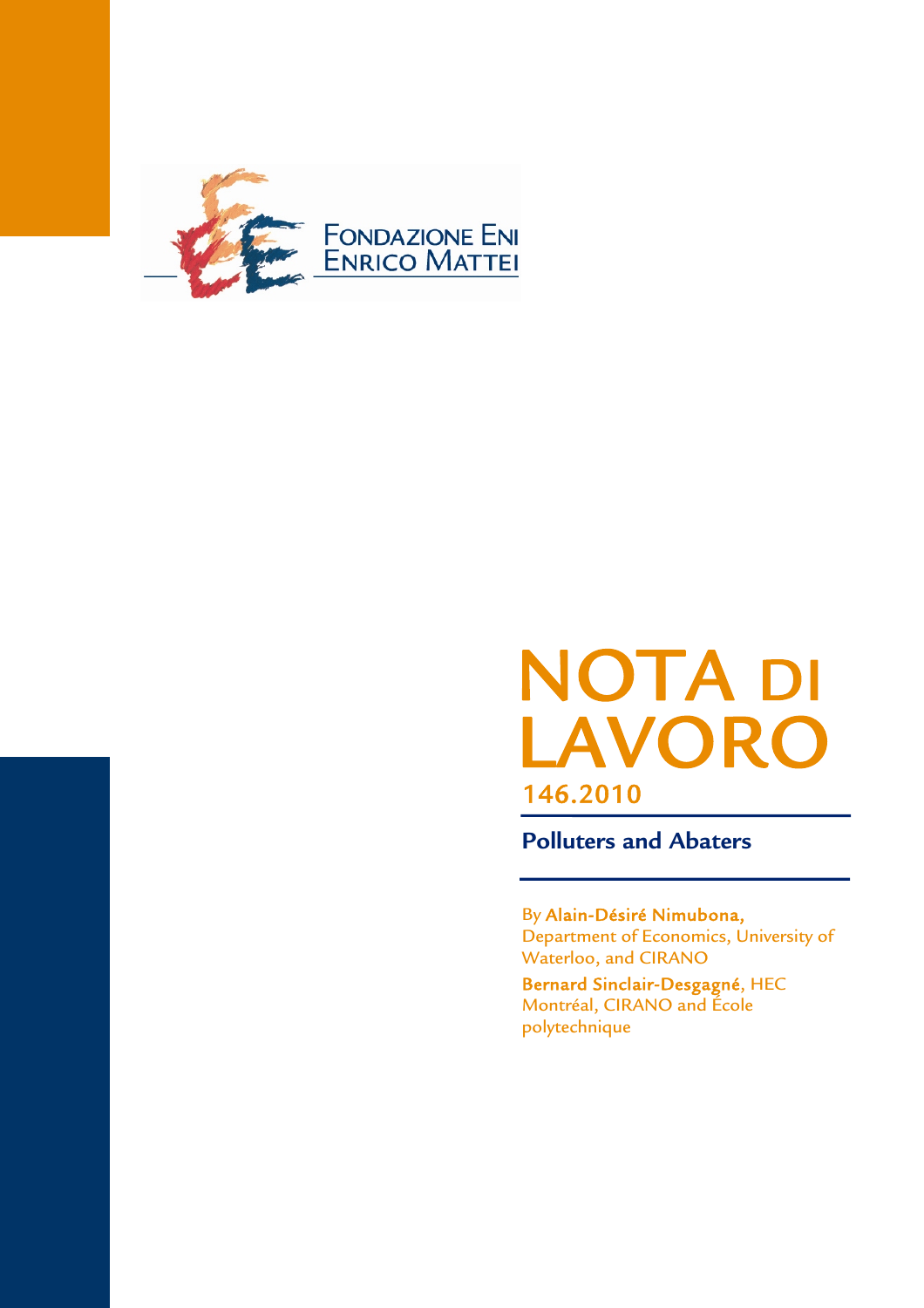# SUSTAINABLE DEVELOPMENT Series **Editor: Carlo Carraro**

## **Polluters and Abaters**

By Alain-Désiré Nimubona, Department of Economics, University of Waterloo, and CIRANO Bernard Sinclair-Desgagné, HEC Montréal, CIRANO and École polytechnique

## **Summary**

To comply with laws, regulations and social demands, polluting firms increasingly purchase the needed means from specialized suppliers. This paper analyzes this relatively recent phenomenon. We show how environmental regulation, the size of the output market, the elasticity of demand for abatement goods and services, and the fact that in-house and outsourced abatement expenses are substitutes or complements can influence a polluter's make-or-buy decision. Specific features of abatement outsourcing are highlighted, qualifications and refinements of the theory of vertical integration are then proposed, and some consequences for environmental policy are briefly discussed.

**Keywords**: Eco-industry, Make-or-buy Decision, Outsourcing, Vertical Integration

**JEL Classification:** L23, L24, Q52

*We thank Michel Moreaux and Katheline Schubert for encouraging us to write this paper. We further thank Joan Canton and Maia David for many related discussions. We are also grateful to two anonymous referees and to seminar participants at the University of Guelph, the University of Windsor, and the Toulouse School of Economics, in particular Ujjayant Chakravorty, Juan Pablo Montero and Chuck Mason, for valuable comments and suggestions. We take responsibility for all errors, omissions and shortcomings.* 

*Address for correspondence:* 

Bernard Sinclair-Desgagné International Economics and Governance Chair HEC Montréal 3000 chemin de la Côte-Sainte-Catherine H3T 2A7 Montréal Canada E-mail: bsd@hec.ca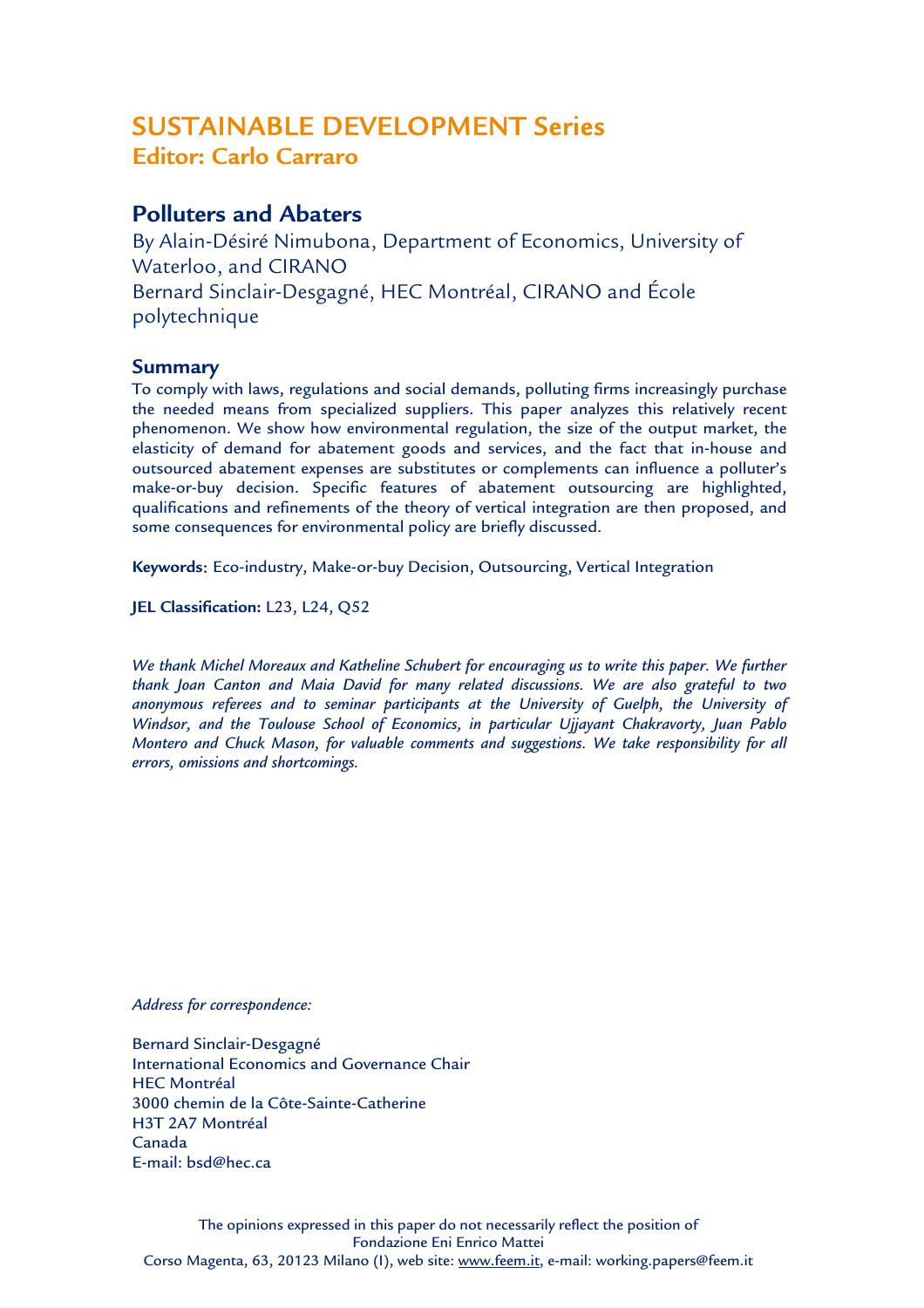# Polluters and Abaters<sup>∗</sup>

### Alain-Désiré Nimubona

Department of Economics - University of Waterloo, and CIRANO

## Bernard Sinclair-Desgagné†

HEC Montréal, CIRANO and École polytechnique

July  $6^{th}$ , 2010

To comply with laws, regulations and social demands, polluting firms increasingly purchase the needed means from specialized suppliers. This paper analyzes this relatively recent phenomenon. We show how environmental regulation, the size of the output market, the elasticity of demand for abatement goods and services, and the fact that in-house and outsourced abatement expenses are substitutes or complements can influence a polluter's make-or-buy decision. Specific features of abatement outsourcing are highlighted, qualifications and refinements of the theory of vertical integration are then proposed, and some consequences for environmental policy are briefly discussed.

KEYWORDS: Eco-industry, make-or-buy decision, outsourcing, vertical integration

JEL CLASSIFICATION: L23, L24, Q52

We thank Michel Moreaux and Katheline Schubert for encouraging us to write this paper. We further thank Joan Canton and Maia David for many related discussions. We are also grateful to two anonymous referees and to seminar participants at the University of Guelph, the University of Windsor, and the Toulouse School of Economics, in particular Ujjayant Chakravorty, Juan Pablo Montero and Chuck Mason, for valuable comments and suggestions. We take responsibility for all errors, omissions and shortcomings.

<sup>†</sup> Corresponding author: Bernard Sinclair-Desgagné, International Economics and Governance Chair, HEC Montréal, 3000 chemin de la Côte-Sainte-Catherine, Montréal, Canada H3T 2A7; e-mail: bsd@hec.ca .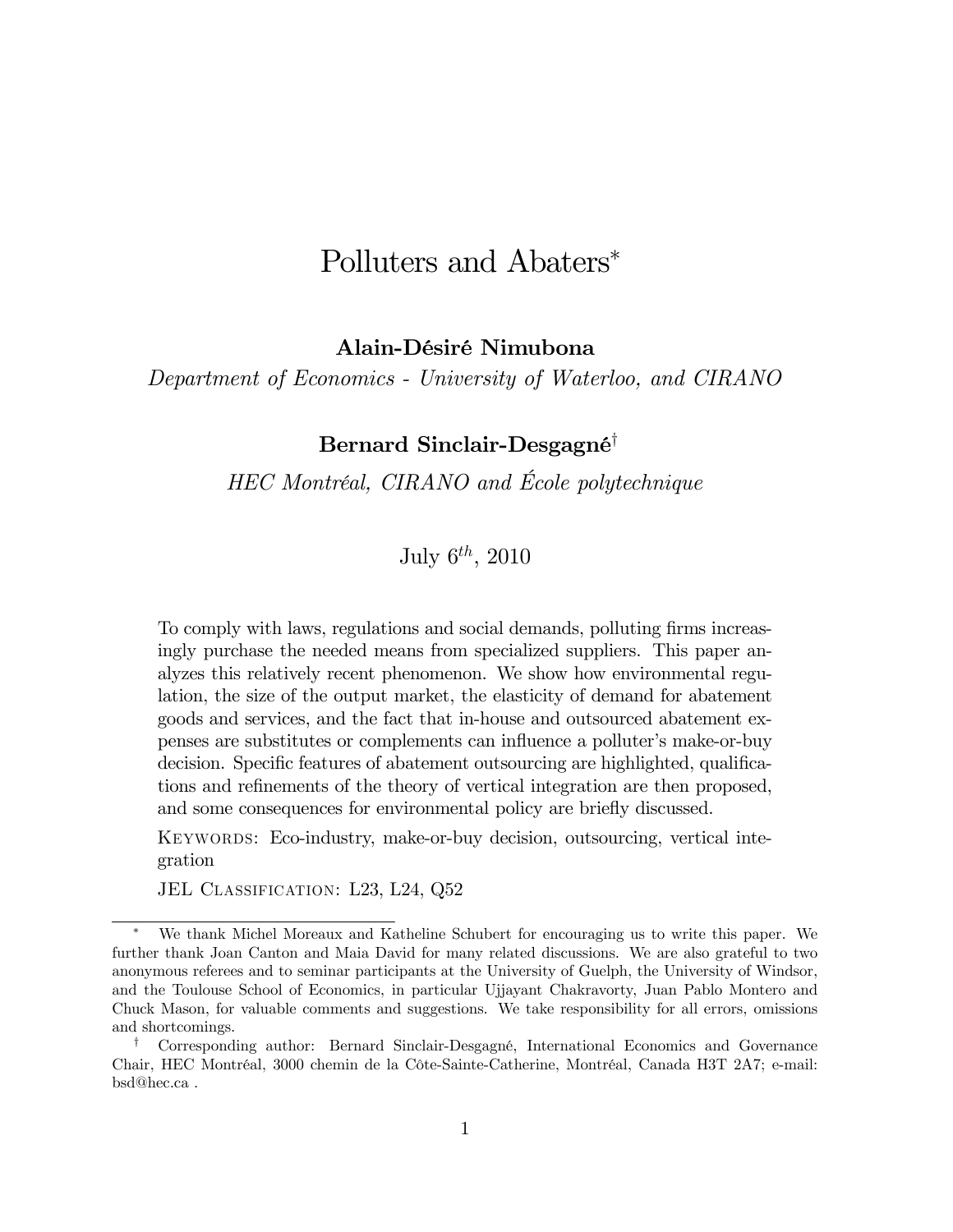#### 1. Introduction

Environmental goods and services are now being largely provided by a sizeable and fast-growing specialized industry. Over the last 40 years, this so-called "eco-industry" has come to rival the aerospace and pharmaceutical sectors in size, accounting for about 1.7% of employment and 2.2% of gross domestic product in the European Union and the United States at the present time, and totalling expected global revenue of US\$ 776 billion in 2010 and US\$ 800 billion in 2015.<sup>1</sup> The Organization for Economic Cooperation and Development and the Statistical Office of the European Commission [OECD/Eurostat (1999)] define the eco-industry as the set of "(...) activities which produce goods and services to measure, prevent, limit, minimize or correct environmental damage to water, air, and soil, as well as problems related to waste, noise and eco-systems. These include cleaner technologies, products and services which reduce environmental risk and minimize pollution and resource use." Pollution abatement goods, services and technologies make up more than 80% of the industry's income [Institut Français de l'Environnement (2002)]. According to the OECD (2002), current growth is driven by demand from the private sector: the Institute of Clean Air Companies (ICAC), for example, an American nonprofit association of enterprises supplying stationary-source air pollution control technology and monitoring systems, recently projected that its United States market will hover around US\$ 7 billion a year through 2010, the largest segments remaining those for  $\text{SO}_2$  and  $\text{NO}x$ technologies which essentially address the needs of privately-held industrial units.

<sup>1</sup>For additional figures and trends concerning the eco-industry, together with a short history of the sector and a discussion of its definition, see Sinclair-Desgagné (2008).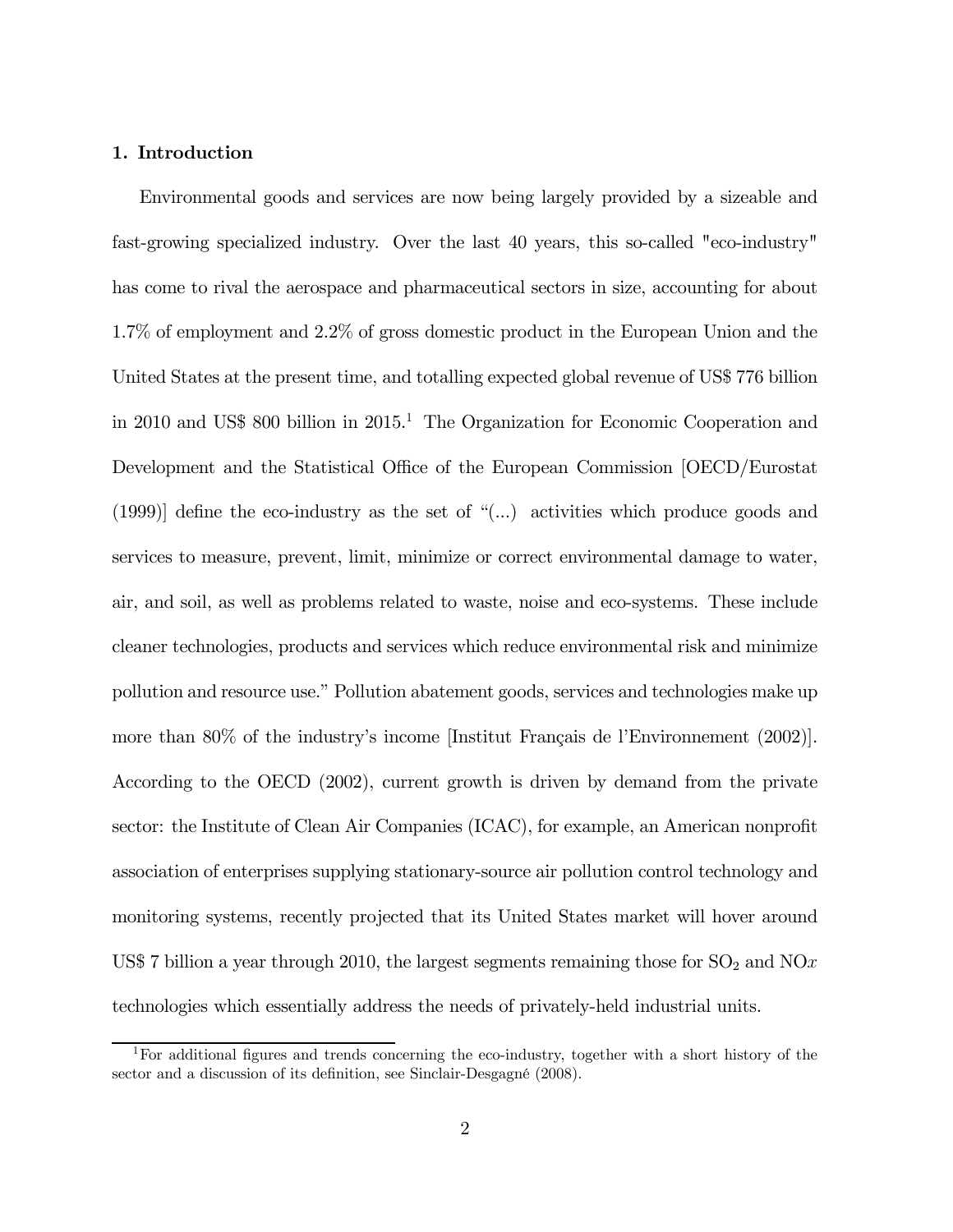In sum, polluters rely more and more on external suppliers for the goods, services and technologies necessary to comply with environmental laws and regulations; this especially happens in dealing with air pollutants, wastewater and solid-waste. Experts and practitioners allege that polluting firms can thereby focus on their respective core business, access leading expertise, and share risk [see, e.g., Miladin (2005), Blocki (2002), Shelley (1997)]. This paper's objective is to formally examine such rationales and dig out the circumstances in which they hold.

Our analysis draws from the early literature on vertical integration. We find, for instance, that polluting firms will do less in-house abatement and increase outside procurement of environmental goods and services as their product market expands. This corroborates Stigler (1951)'s (and Adam Smith's) well-known prediction that "the division of labor is limited by the extent of the market." It also supports the above "core-business" explanation. The result is guaranteed to hold, however, only when the production and abatement technologies meet specific conditions which are spelled out below.

Our modelling approach builds additionally on the emerging theoretical environmental economics literature which studies the eco-industry [see, e.g., David and Sinclair-Desgagné (2009, 2005), Requate (2005), Greaker and Rosendhal (2008), David et al (2008), Canton et al. (2007), Nimubona and Sinclair-Desgagné (2005), Perino (2009)].2 This work has so far centered primarily on the policy consequences of imperfect competition between abatement suppliers. It acknowledges the existence of the eco-industry and is essentially

<sup>&</sup>lt;sup>2</sup> A survey of this literature can be found in Sinclair-Desgagné (2008).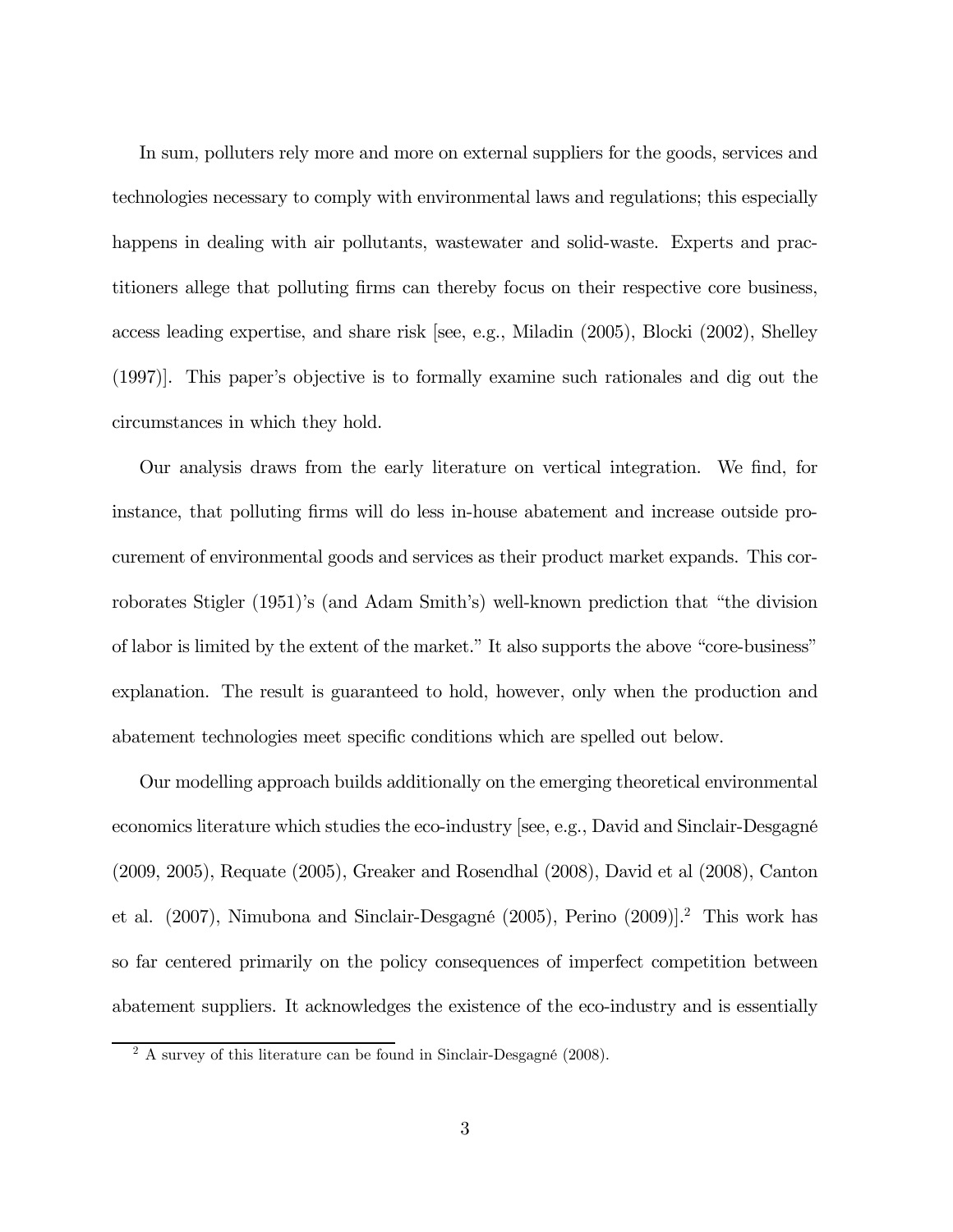normative in scope. By contrast, this paper chiefly constitutes an essay in positive economics that seeks to explain the extent of the eco-industry.

The following section will now present a simple (partial equilibrium) model of the market for abatement. On this basis, Section 3 uses comparative statics to analyze a polluting firm's decision to increment its external procurement of abatement goods and services. Section 4 outlines some policy implications. Section 5 finally highlights this paper's main findings, pointing out specific traits of abatement outsourcing that do not fit the current theory of vertical integration and would call for further investigation. All mathematical assumptions and derivations are summarized in an appendix.

#### 2. The model

Imagine a representative firm subject to a tax on its polluting emissions. To alleviate the fiscal burden, this firm might expend in-house efforts in controlling emissions and/or procure abatement goods and services from an external supplier (the abater). Thereafter, we assume the latter is a monopoly, while the polluting firm is a price-taker on both the output and pollution abatement markets. This setting is that of a young abatement goods and services industry; paraphrasing Stigler (1951, p. 188):

With the expansion of the [polluting] industry, the magnitude of the [emission control] function subject to increasing returns may become sufficient to permit a firm to specialize in performing it. The [polluting] firms will then abandon [at least part of] the [pollution abatement] process and a new firm will take it over. This new firm [here, the abater] will be a monopoly (...). With the continued expansion of the [polluting] industry, the number of [abatement supplying] firms will increase, so that the new [abatement] industry becomes competitive (...). [Italics and terms between brackets added]

It also seems to fit several stylized facts about the abatement goods and services market.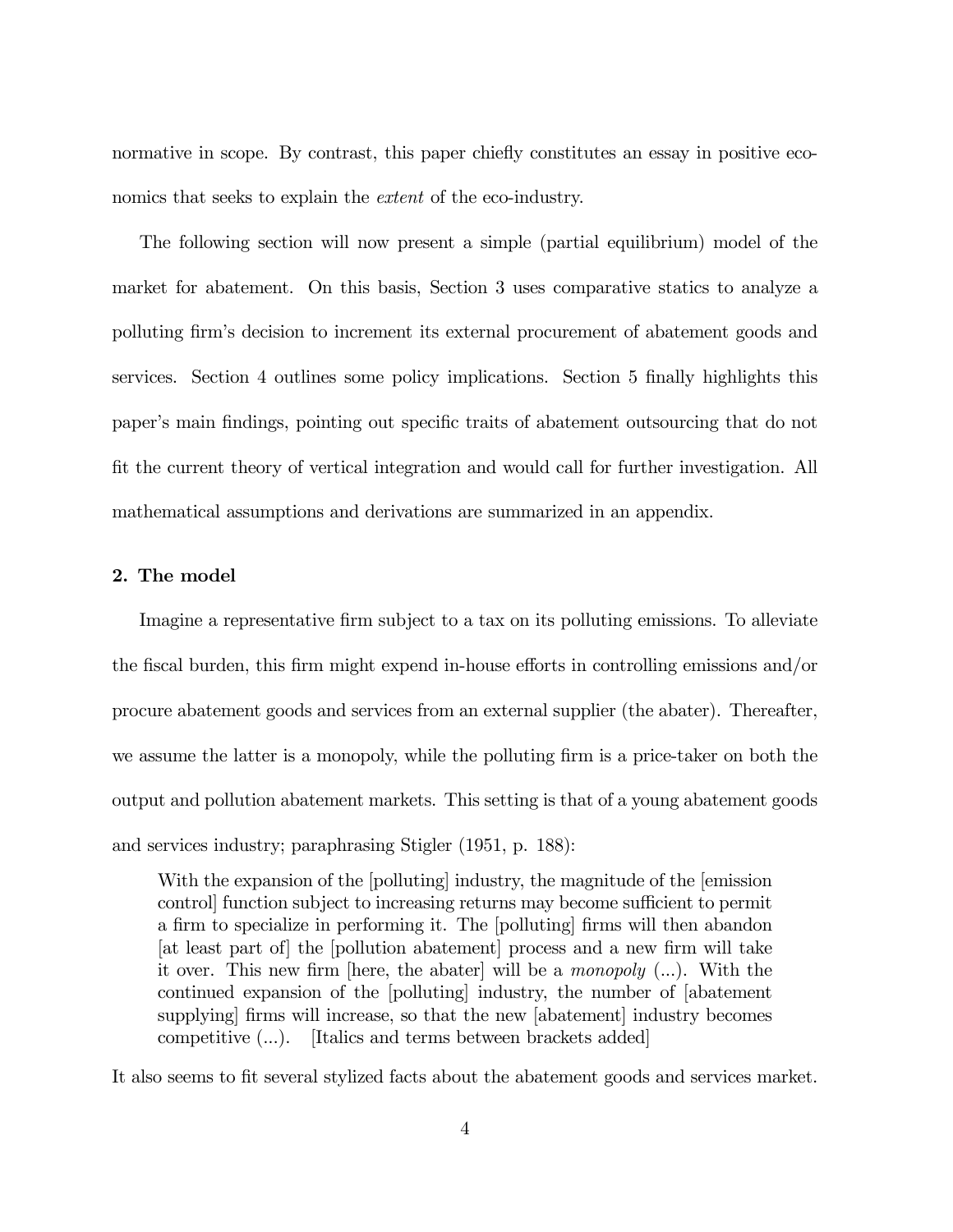The Texas Center for Policy Studies reports, for example, that:

"Area sources" are small, stationary sources that usually do not emit large amounts of criteria pollutants or toxics. (...) Important area sources include dry cleaners, printers, machine shops, service stations, wastewater treatment plants, auto painting, repair shops and consumers who use household consumer items. While these "small" businesses and consumer activities individually do not contribute large amounts of pollution to the atmosphere, taken collectively they emit more of some types of pollutants than do some individual large industries. In many cities in Texas, area sources contribute more VOCs to smog formation than do major stationary sources.

Meanwhile, the Institute of Clean Air Companies often displays only one supplier of certain technologies to abate volatile organic compounds (VOCs).

Let us now describe formally the polluter's and the abater's respective behavior.

#### ◦ The polluting firm

Let the representative polluter set its production level  $x$ , internal abatement effort  $a$ and quantity of procured abatement goods and services (AGS)  $\alpha$  from the interval  $[0,\infty)$ in order to maximize the profit function

$$
F(x, a, \alpha) = p \cdot x - c(x, a; r) - t \cdot e(x, a, \alpha; z) - w \cdot \alpha . \tag{1}
$$

The letters  $p, t$ , and  $w$  refer respectively to the price of output, the emission tax level and the price of outsourced AGS. The function  $c(x, a; r)$  gives the cost of production; it is indexed by an exogenous parameter  $r$  and is assumed to be twice continuously differentiable, increasing and convex in  $x$  and  $a$  (so the first and second-order derivatives  $c_x$ ,  $c_a$  and  $c_{xx}$ ,  $c_{aa}$  are positive). The expression  $e(x, a, \alpha; z)$ , finally, also indexed by an exogenous technical parameter  $z$ , denotes the firm's emission function; all other things remaining constant, it increases, and increases faster, with the quantity produced  $x$  (so the first and second-order derivatives  $e_x$  and  $e_{xx}$  are positive) but goes down, at a decreasing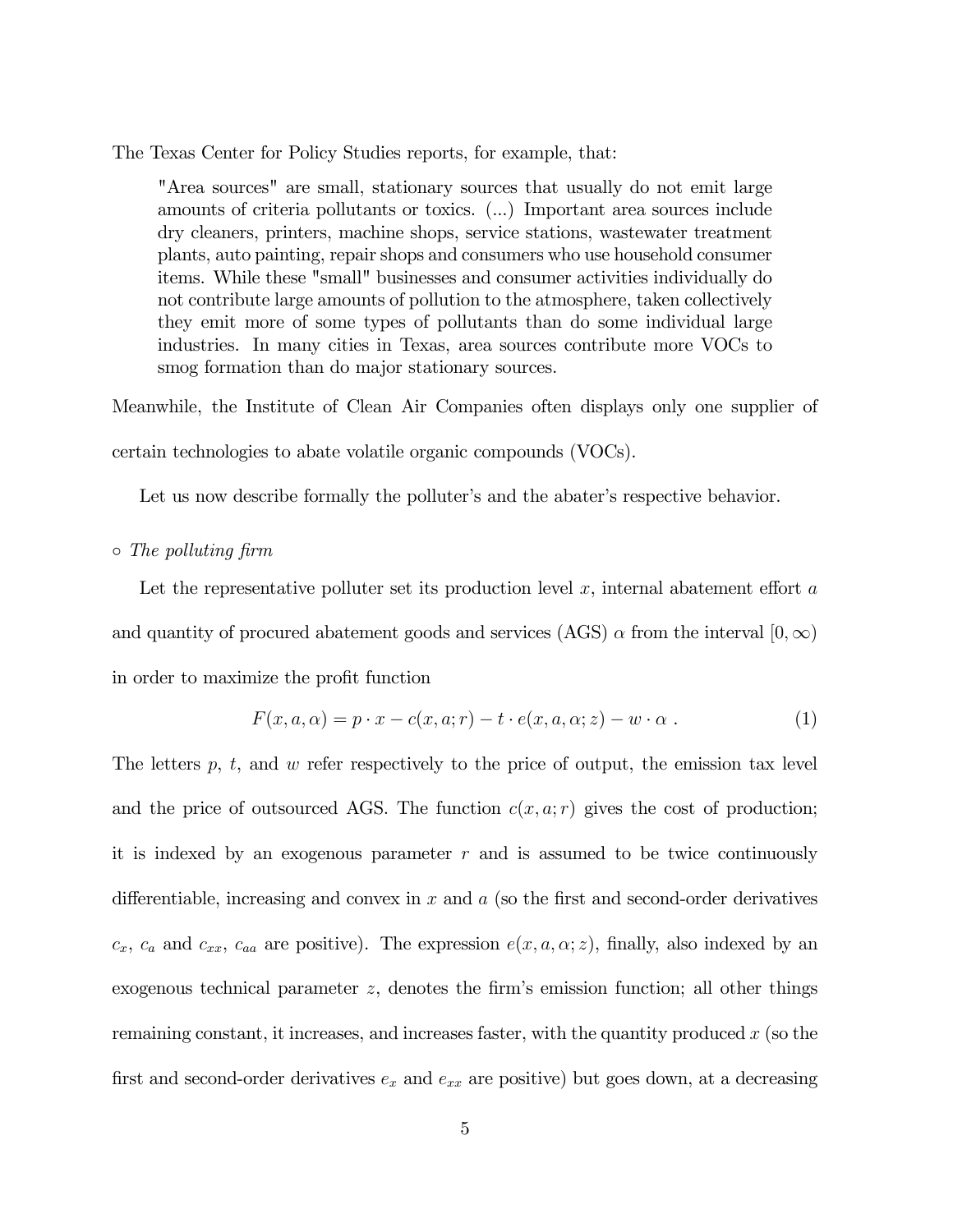rate, as the abatement expenses a and  $\alpha$  get larger (so  $e_a$ ,  $e_\alpha < 0$  and  $e_{aa}$ ,  $e_{\alpha \alpha} > 0$ ).

To be optimal,  $x$ ,  $a$  and  $\alpha$  must then satisfy the necessary and sufficient first-order conditions given by

$$
F_x = p - c_x - t \cdot e_x \leq 0 \quad (= 0 \text{ if } x > 0)
$$
 (2)

$$
F_a = -c_a - t \cdot e_a \leq 0 \quad (= 0 \text{ if } a > 0)
$$
 (3)

$$
F_{\alpha} = -t \cdot e_{\alpha} - w \leq 0 \quad (= 0 \text{ if } \alpha > 0)
$$
 (4)

Expression  $(2)$  says that the emission tax t should not be so high if any production is to take place. Expressions (3) and (4), on the other hand, mean that some positive penalty  $(t > 0)$  is necessary to induce abatement efforts  $(a, \alpha > 0)$ . If  $e_a \leq e_{\alpha}$ , moreover (so the abater's technology does not curb emissions better than the polluter's own abatement expenses), AGS outsourcing does not occur (i.e.  $\alpha = 0$ ) when the price w is greater that the marginal cost  $c_a$  of in-house abatement (for in this case:  $w > c_a \ge -t \cdot e_a \ge -t \cdot e_\alpha$ ).<sup>3</sup>

Assuming thereafter that  $e_a > e_\alpha$  (so an additional unit of outsourced AGS reduces emissions more than an additional unit of in-house abatement effort), condition (4) now yields the inverse demand for AGS:

$$
w = -t \cdot e_{\alpha}(x, a, \alpha; z). \tag{5}
$$

Demand is enhanced, naturally, by a larger emission tax  $t$ . As stressed by Canton et al (2007), it also depends on the relative effectiveness of abatement technologies, which is captured here by the second-order derivatives  $e_{x\alpha}$ ,  $e_{\alpha\alpha}$ ,  $e_{\alpha\alpha}$ , and  $e_{\alpha z}$ . The curvature  $e_{\alpha\alpha}$ , in particular, plays a key role that we shall now spell out.

<sup>&</sup>lt;sup>3</sup> When  $e_a > e_\alpha$ , however, it may happen that  $\alpha > 0$  while  $w > c_a$ . This qualifies Stigler (1951, p. 188)'s assertion that the new AGS supplier "(...) cannot charge a price for the process higher than the average cost of the process to the firms which are abandoning it."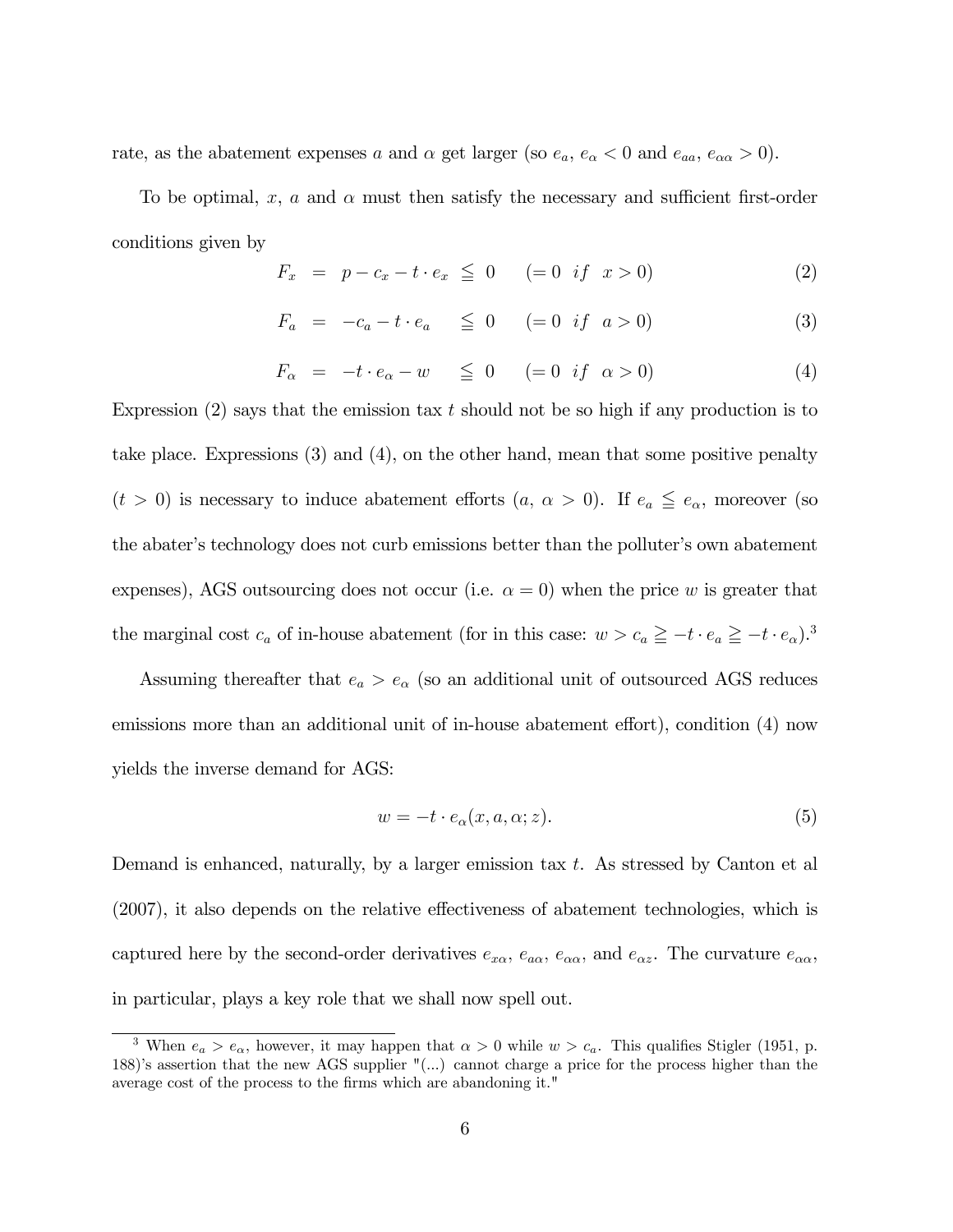#### ◦ The pollution-abatement supplier

The AGS provider's profit, on the other hand, can be written as

$$
G(\alpha) = w \cdot \alpha - k(\alpha; \tau) \tag{6}
$$

where  $k(\alpha; \tau)$ , indexed by the exogenous parameter  $\tau$  and assumed increasing and convex in  $\alpha$  (so  $k_{\alpha}$  and  $k_{\alpha\alpha}$  are positive), stands for the cost of bringing an amount  $\alpha$  of AGS to the market. Substituting the polluting firm's demand (5) in the latter expression yields

$$
G(\alpha) = -t \cdot e_{\alpha}(x, a, \alpha; z) \cdot \alpha - k(\alpha; \tau) \tag{7}
$$

Suppose that the function  $e(x, a, \alpha; z)$  is "moderately" convex in  $\alpha$ , so the product  $e_{\alpha} \cdot \alpha$ is decreasing in  $\alpha$ . Necessary and sufficient conditions for a profit-maximizing delivery of AGS are then

$$
G_{\alpha} = -t \cdot e_{\alpha \alpha} \cdot \alpha - t \cdot e_{\alpha} - k_{\alpha} \leq 0 \qquad (= 0 \quad if \quad \alpha > 0) \; . \tag{8}
$$

This entails that the unit price for a positive quantity of AGS will be

$$
w = k_{\alpha} + t \cdot e_{\alpha \alpha} \cdot \alpha \tag{9}
$$

it is equal to the marginal cost at  $\alpha$  plus a positive term proportional to the tax level t, the quantity  $\alpha$  and the curvature  $e_{\alpha\alpha}$ . Using (9), one gets the familiar expression for the markup of a monopolistic supplier:

$$
\frac{w - k_{\alpha}}{w} = \frac{t \cdot e_{\alpha \alpha} \cdot \alpha}{w} = \frac{1}{\varepsilon_{AGS}} , \qquad (10)
$$

where  $\varepsilon_{AGS} = \frac{w}{\alpha} \cdot \frac{1}{te_{\alpha\alpha}}$  is indeed the price-elasticity of demand for AGS. A lower elasticity, induced for instance by a higher tax  $t$ , allows therefore the abater to charge a higher markup (all other things remaining the same).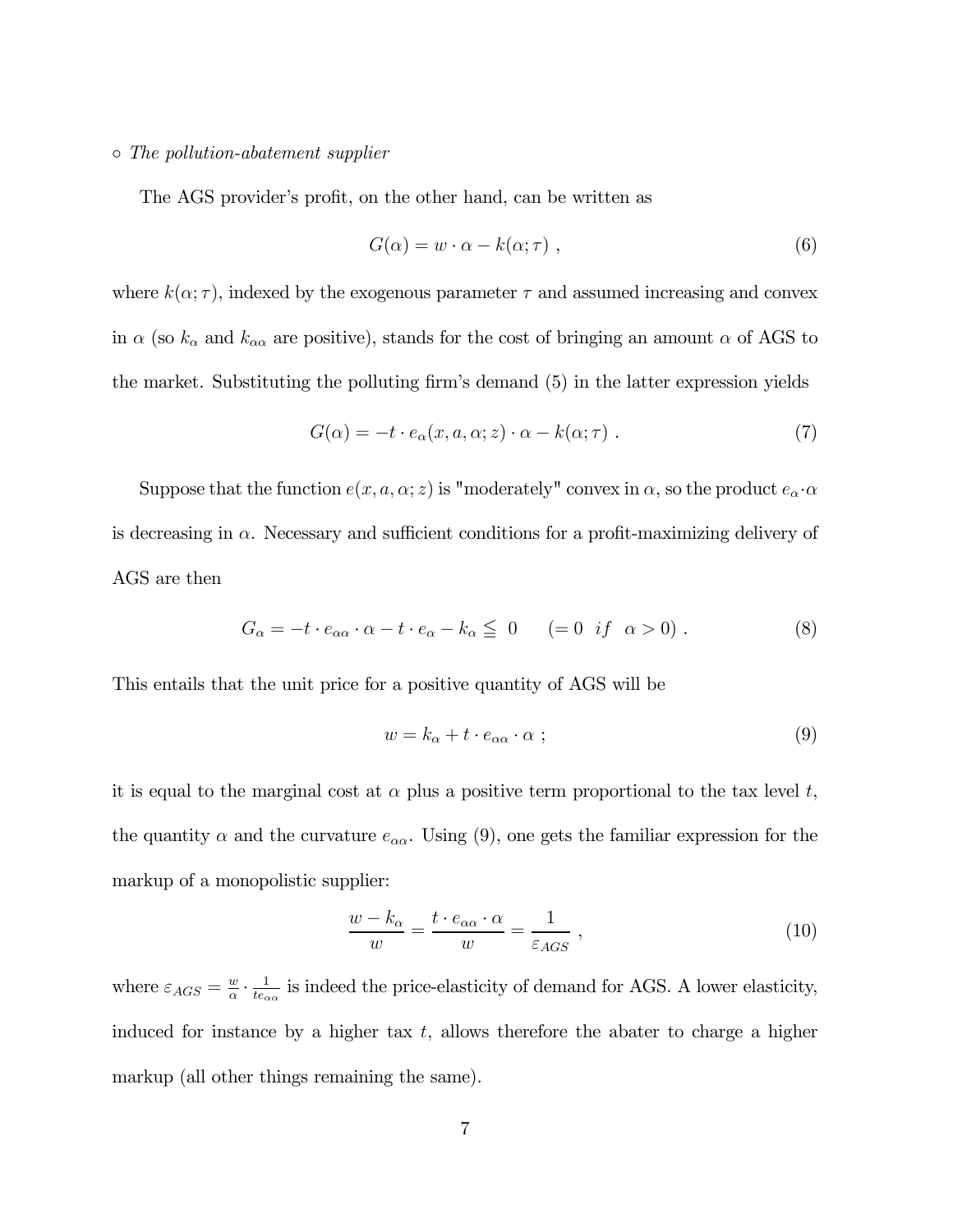David and Sinclair-Desgagné (2005) pointed out that the price-elasticity  $\varepsilon_{AGS}$  goes down with  $t$ , so a bigger emission tax grants the AGS supplier more market power.<sup>4</sup> This assertion remains on the whole valid here, but the possibility polluters have to abate their emissions in-house calls for some qualifications.<sup>5</sup>

#### 3. Results

Let us now investigate how in-house abatement efforts a and the amount of outsourced AGS  $\alpha$  respectively vary when circumstances are different. We assume that no situation causes a firm to exit; in other words,  $x > 0$  and  $\alpha > 0$  throughout the current exercise. We also suppose that polluters always perform some (even tiny) emission control themselves, so  $a > 0$ . Conditions (2), (3), (4) then hold as equalities. Total differentiation of these conditions, taking into account that the price  $w$  of AGS is set via formula  $(9)$ , gives

$$
\begin{bmatrix}\n-(c_{xx}+t \cdot e_{xx}) & -(c_{xa}+t \cdot e_{xa}) & -t \cdot e_{xa} \\
-(c_{xa}+t \cdot e_{xa}) & -(c_{aa}+t \cdot e_{aa}) & -t \cdot e_{a\alpha} \\
-(e_{x\alpha}+w_x) & -(t \cdot e_{a\alpha}+w_a) & -(t \cdot e_{\alpha\alpha}+w_\alpha)\n\end{bmatrix}\n\begin{bmatrix}\ndx \\
da \\
da \\
d\alpha\n\end{bmatrix}_{\n\alpha}
$$
\n
$$
=\n\begin{bmatrix}\n-1 & 0 & c_{xr} & e_x & t \cdot e_{xz} \\
0 & 0 & c_{ar} & e_a & t \cdot e_{az} \\
0 & w_\tau & 0 & e_\alpha + w_t & t \cdot e_{\alpha z} + w_z\n\end{bmatrix}\n\begin{bmatrix}\ndp \\
d\tau \\
dr \\
dt \\
dt \\
dz\n\end{bmatrix}
$$
\n(11)

<sup>4</sup> David and Sinclair-Desgagné (2005, p. 141) actually made a more general statement: "(...) each regulatory instrument (emission taxes and quotas; design standards; and voluntary agreements) has a specific impact on the price-elasticity of the polluters' demand for abatement services, hence on the market power of the eco-industry and the resulting cost of abatement."

<sup>&</sup>lt;sup>5</sup> Qualifications are also necessary if other suppliers can enter the market for AGS. This case was recently examined by David et al (2008).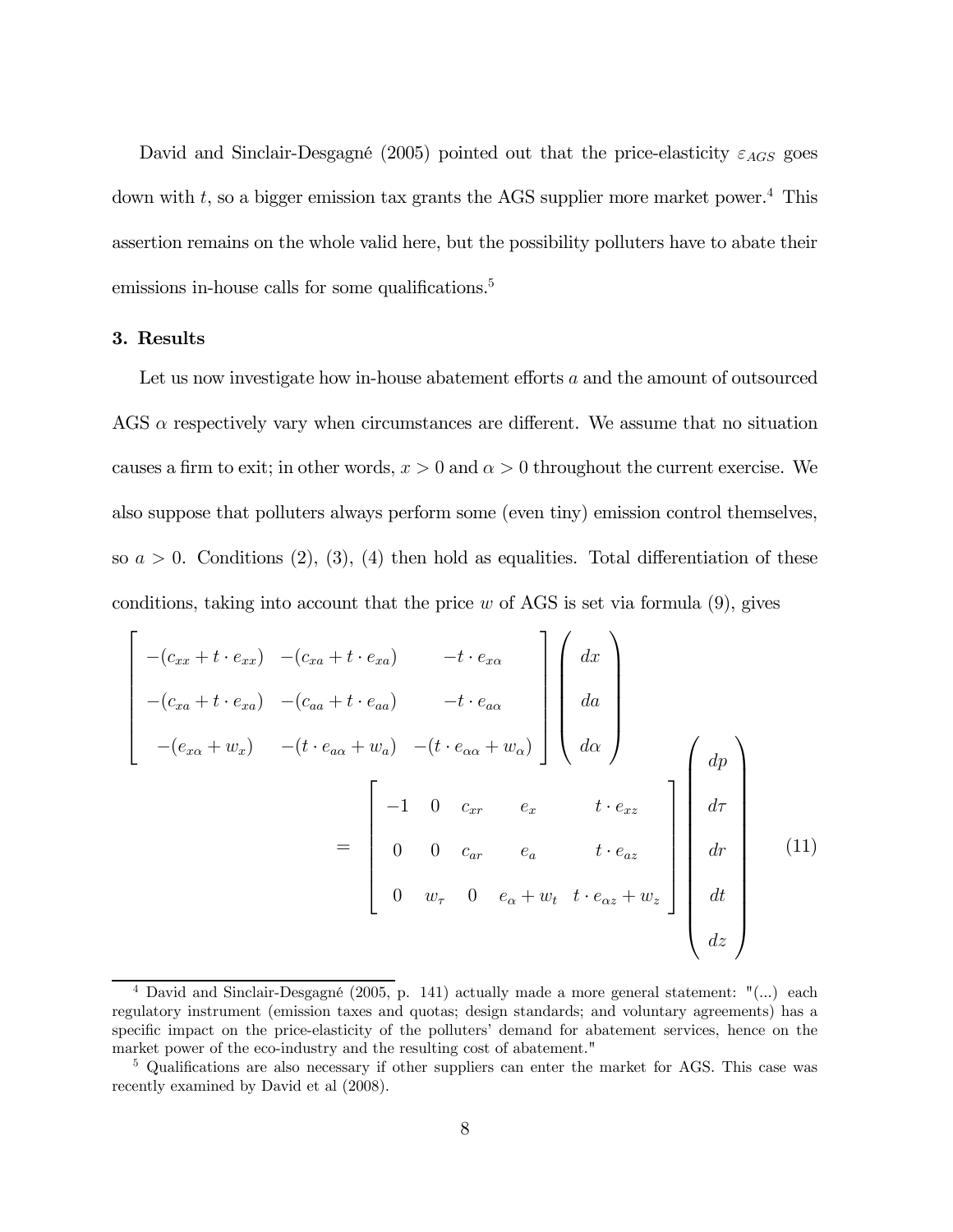Following standard comparative statics practice, the respective impact on  $x$ ,  $a$ , and  $\alpha$  of a change in the output market price p, the abater's and the polluter's respective cost parameters  $\tau$  and  $r$  (to be given precise meaning below), the emission tax t and the emission control index z, which is captured by the derivatives  $\frac{dx}{dp}$ ,  $\frac{da}{dp}$ ,  $\frac{da}{dp}$ ,  $\frac{dx}{dp}$ ,  $\frac{dx}{d\tau}$ , ...,  $\frac{d\alpha}{dz}$ , can now be assessed using Cramer's rule. Note beforehand that concavity of the polluting firm's objective requires that the determinant of the 3x3 matrix on the left-hand side, noted  $H_3$ , be negative, and the determinant

$$
H_2 = \begin{vmatrix} -(c_{xx} + t \cdot e_{xx}) & -(c_{xa} + t \cdot e_{xa}) \\ -(c_{xa} + t \cdot e_{xa}) & -(c_{aa} + t \cdot e_{aa}) \end{vmatrix} = (c_{xx} + t \cdot e_{xx})(c_{aa} + t \cdot e_{aa}) - (c_{xa} + t \cdot e_{xa})^2
$$

be positive. This completes the mathematical preliminaries to investigate some commonly stated rationales for outsourcing AGS.

#### 3.1 More outsourcing of abatement makes compliance cheaper

An obvious reason to switch from in-house to externally provided AGS is that the latter are less expensive. Suppose indeed that an increase in the technical parameter  $\tau$ indicates that the marginal cost of making AGS is lower; i.e.  $k_{\alpha\tau} < 0$ . Formula (9) implies, then, that  $w_{\tau} < 0$ ; in other words, the market price of AGS goes down. By Cramer's rule and the above remark, it follows that

$$
sign\frac{d\alpha}{d\tau} = -sign\ [w_\tau \cdot H_2] > 0 , \qquad (12)
$$

so the quantity of procured AGS increases, as expected.

Cramer's rule and the fact that  $H_3 < 0$  imply, moreover, that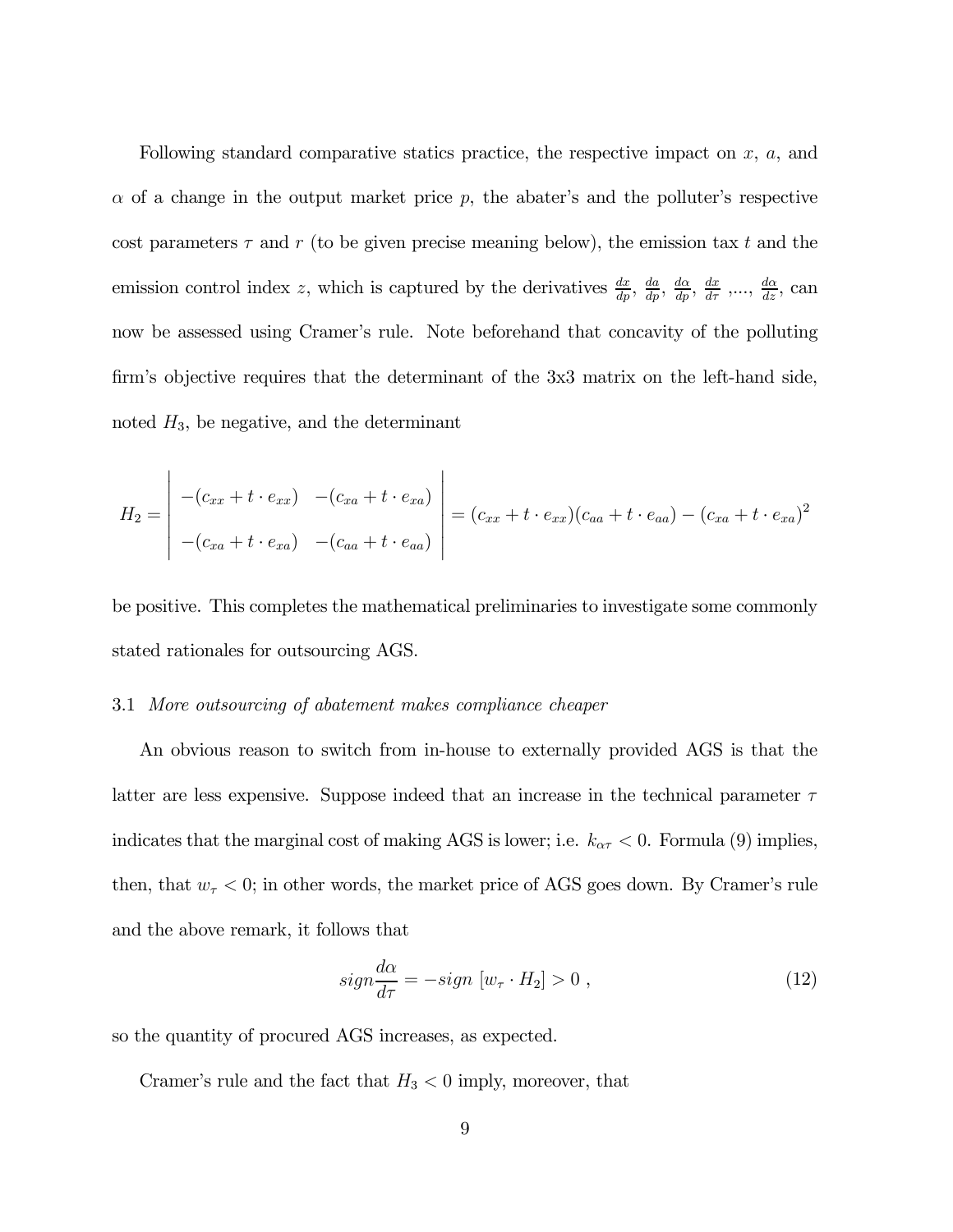$$
sign\frac{da}{d\tau} = -sign\left[-w_{\tau}((c_{xx} + t \cdot e_{xx})te_{a\alpha} - te_{x\alpha}(c_{xa} + t \cdot e_{xa}))\right].
$$
 (13)

One might reasonably assume that  $e_{xa}$  and  $e_{xa}$  are negative, so taking more abatement measures (in-house or outsourced) reduces the environmental impact of production, and that  $c_{xa} > 0$ , so raising in-house abatement efforts increases the marginal cost of production (because managerial time and attention, say, are scarce resources). The sign of  $\frac{da}{d\tau}$ then depends on that of the sum  $c_{xa} + t \cdot e_{xa}$  and the cross-derivative  $e_{aa}$ .

A positive  $e_{a\alpha}$  would mean that internal and outsourced AGS are *substitutes*: more of the latter renders the former less effective (recall that  $e_a, e_{\alpha} < 0$ ). In this case, if the marginal benefit of in-house abatement in terms of tax reduction  $-t \cdot e_{xa}$  does not compensate for its cost  $c_{xa}$  (i.e.  $c_{xa} + t \cdot e_{xa} > 0$ ), then  $\frac{da}{d\tau} < 0$ , so in-house abatement certainly decreases when procured AGS are cheaper. A negative  $e_{a\alpha}$ , on the other hand, portends complementary instruments: more of one enhances the other's performance at reducing emissions (as in several cases actually reported by the ICAC). If, additionally, the opportunity cost of internal resources is relatively small compared to fiscal benefits (i.e.  $c_{xa} + t \cdot e_{xa} < 0$ ), then  $\frac{da}{d\tau} > 0$ . In other circumstances, the sign of  $\frac{da}{d\tau}$  is ambiguous.

The following proposition summarizes these findings.

PROPOSITION 1: Suppose the marginal cost of external abatement goes down (i.e.  $k_{\alpha\tau}$  < 0). This entails that the market price of AGS decreases, so more abatement effort will be outsourced. On the other hand (provided  $e_{xa}$ ,  $e_{xa}$  < 0 and  $c_{xa}$  > 0), there will be less (more) internal abatement if internal and outsourced AGS are substitutes (complements) and in-house abatement brings more (less) costs than benefits at the margin.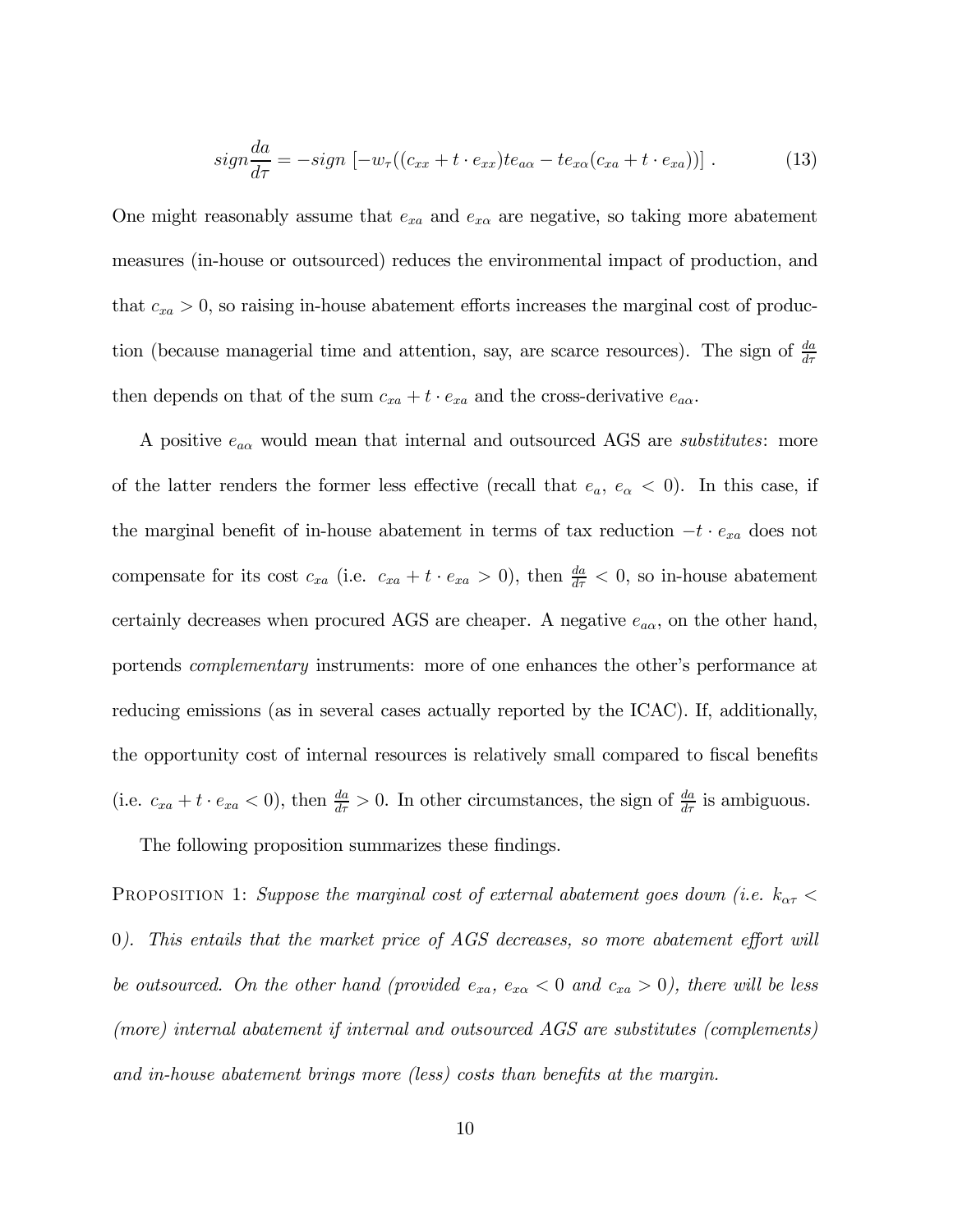The second sentence suggests that total abatement effort (external plus in-house) might actually decrease if the eco-industry becomes more efficient at making abatement goods and services. Indeed, with  $A = a + \alpha$  denoting total abatement effort, we have after some algebra that

 <sup>=</sup> <sup>+</sup> = (−) ⎡ ⎣ (+) <sup>z</sup> }| { ( <sup>+</sup> · ) (−) <sup>z</sup> }| { ( · <sup>−</sup> <sup>−</sup> · ) + (+) <sup>z</sup> }| { ( <sup>+</sup> · ) (+−) <sup>z</sup> }| { ( <sup>+</sup> · <sup>−</sup> · ) ⎤ ⎦ <sup>3</sup>

 $,$ 

which is negative if and only if  $c_{aa}+t\cdot(e_{aa}-e_{a\alpha})<0$ , i.e. if  $e_{a\alpha}$  is large enough (so internal and external abatement are strong substitutes). This seems to run counter to traditional wisdom, which rather expects that a lower marginal cost of abatement (all other things, in particular the emission tax, remaining the same) means greater effort will be expended at reducing pollution. What we did here, however, was to enter the "black box" of pollution abatement, considering it normally has two components - internal and outsourced - with different marginal costs; an uncompensated change in only one of the latter may then lead polluters to reallocate their abatement effort in ways that can surprise an outsider who sees only the aggregate.

#### 3.2 More outsourcing of abatement allows to curb emissions more effectively

Another natural argument to justify greater outsourcing of AGS is that this provides access to leading expertise and state-of-the-art technology.6 In the present model, the

 $6$  For (albeit preliminary) evidence, the interested reader may have a look at the various case studies reported on the ICAC's website (www.icac.com).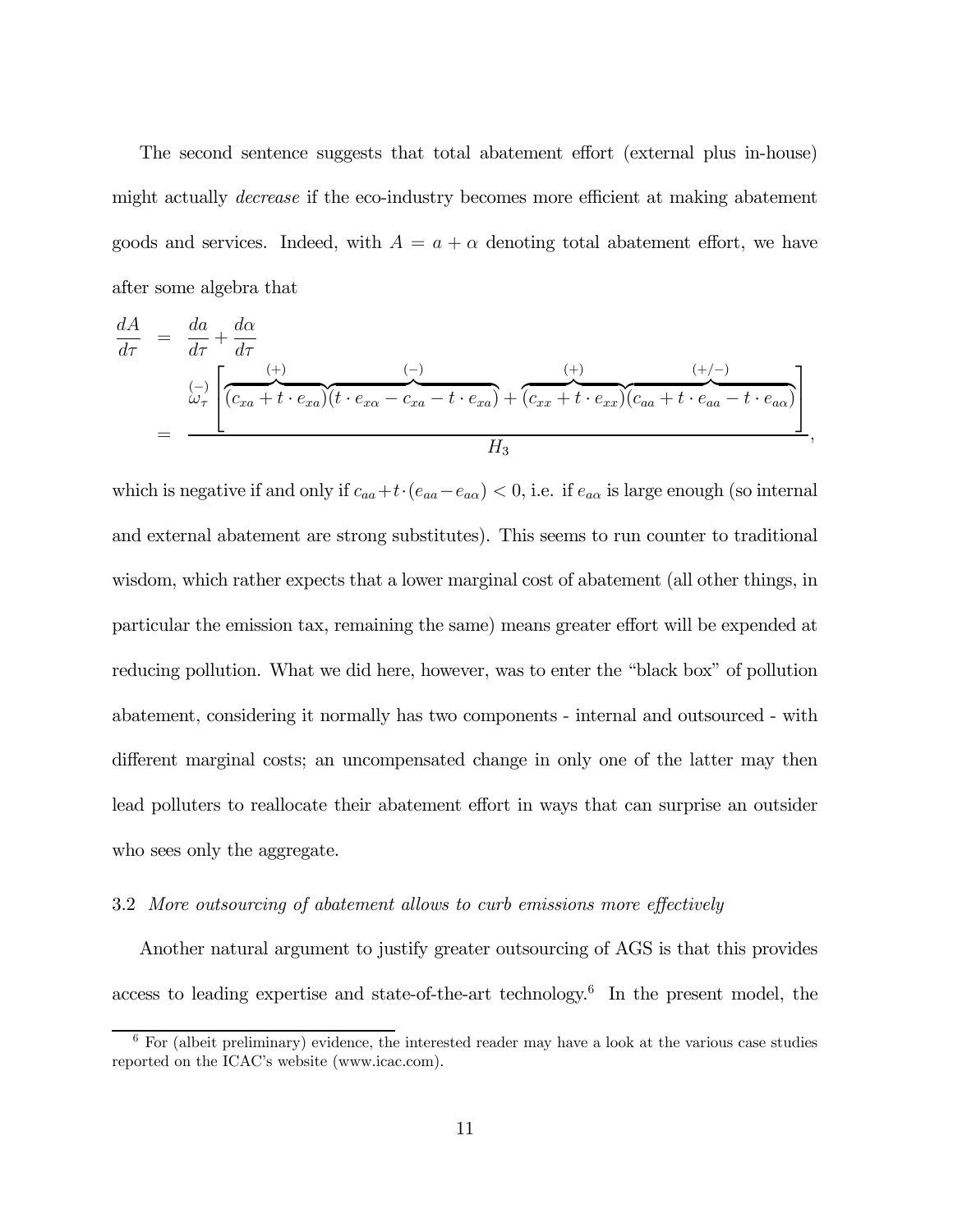parameter  $z$  can be used to indicate the quality of the technology available on the market: let  $e_{xz} = e_{az} = 0$  and  $e_{\alpha z}$ ,  $e_{\alpha \alpha z} < 0$ , so a larger z strictly means that procured AGS are more effective and experience less decreasing returns at controlling emissions. The pricing formula (9) then implies that  $w_z = t \cdot e_{\alpha\alpha z} \cdot \alpha < 0$ , so the market price of AGS goes down when  $z$  grows (and demand for abatement is thereby more elastic). Cramer's rule now entails that

$$
sign\frac{d\alpha}{dz} = -sign\left[ (t \cdot e_{\alpha z} + w_z)H_2 \right] > 0.
$$
 (14)

Better returns on external abatement therefore augments AGS outsourcing, as predicted.

The effect of a greater  $z$  on in-house abatement efforts, in contrast, depends again on the relationship between  $t, x, a, \alpha$ , and  $z$ . We have that

$$
sign\frac{da}{dz} = -sign\left[ -(t \cdot e_{\alpha z} + w_z)((c_{xx} + t \cdot e_{xx})te_{a\alpha} - te_{x\alpha}(c_{xa} + t \cdot e_{xa})) \right].
$$
 (15)

In the previously mentioned scenario where  $e_{a\alpha} > 0$  (in-house and outsourced abatement are substitutes) and  $c_{xa}+t\cdot e_{xa}>0$  (internal resources devoted to abatement carry a large opportunity cost), the derivative  $\frac{da}{dz}$  is (rather intuitively) negative. It wears the opposite sign if  $e_{a\alpha} < 0$  (in-house and outsourced abatement are complements) and  $c_{xa}+t\cdot e_{xa} < 0$ (internal resources devoted to abatement give rise to a significant fiscal benefit). Its sign is ambiguous otherwise.

These developments support a second proposition.

PROPOSITION 2: Suppose the external abatement technology improves (meaning that  $e_{\alpha z}$ ,  $e_{\alpha\alpha z}$  < 0). Polluting firms will then buy more abatement goods and services. However (provided  $e_{xa}$ ,  $e_{xa}$  < 0,  $c_{xa}$  > 0), there will be less (more) internal abatement expenses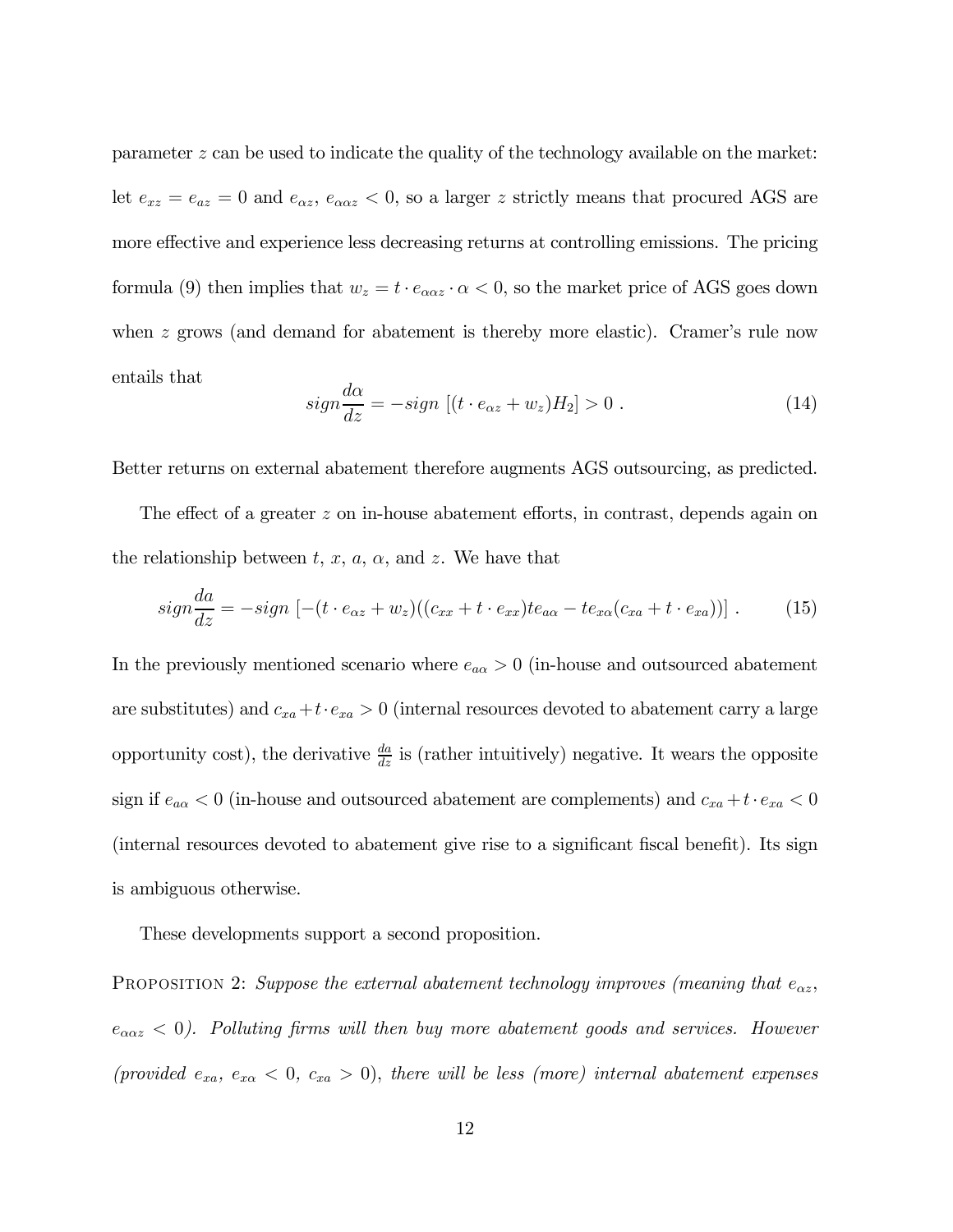if these are substitutes (complements) to outsourced AGS and the opportunity cost of inhouse abatement is at the margin larger (smaller) than its benefits.

This proposition is analogous to the previous one and calls for the same observations. It underscores again the importance of entering the "black box" of abatement, in order to better understand and predict the overall efforts made by private firms to meet their environmental constraints.

#### 3.3 More outsourcing of abatement brings more focus

Having an outside supplier take care of emission control clearly allows polluting firms to concentrate on their core business. This corroborating statement from Blocki (2002) is typical in the professional literature on the subject: "The primary benefit offered by an abatement contractor is focus. The plant and its staff are focused on getting the product out the door and keeping the production equipment operating. An abatement contractor has no focus on the client's production; its only focus is the abatement system." The latter sentence suggests a setting with no technical synergy between in-house and external abatement; accordingly, let's assume that  $e_{a\alpha} = 0$ , so  $w_a = 0$  by formula (9).

Suppose now that the polluting firm finds it more costly to produce when more managerial time is put on controlling emissions; i.e., in formal terms,  $c_{xa} > 0$ . And let a larger parameter  $r$  affect only the marginal cost of internal abatement, meaning that the marginal cost of in-house abatement has gone up; that is,  $c_{xr} = 0$  and  $c_{ar} > 0$ . By Cramer's rule, the derivative  $\frac{d\alpha}{dr}$  is such that

$$
sign\frac{d\alpha}{dr} = -sign\left[c_{ar}(c_{xa} + t \cdot e_{xa})(e_{xa} + w_x)\right].
$$
 (16)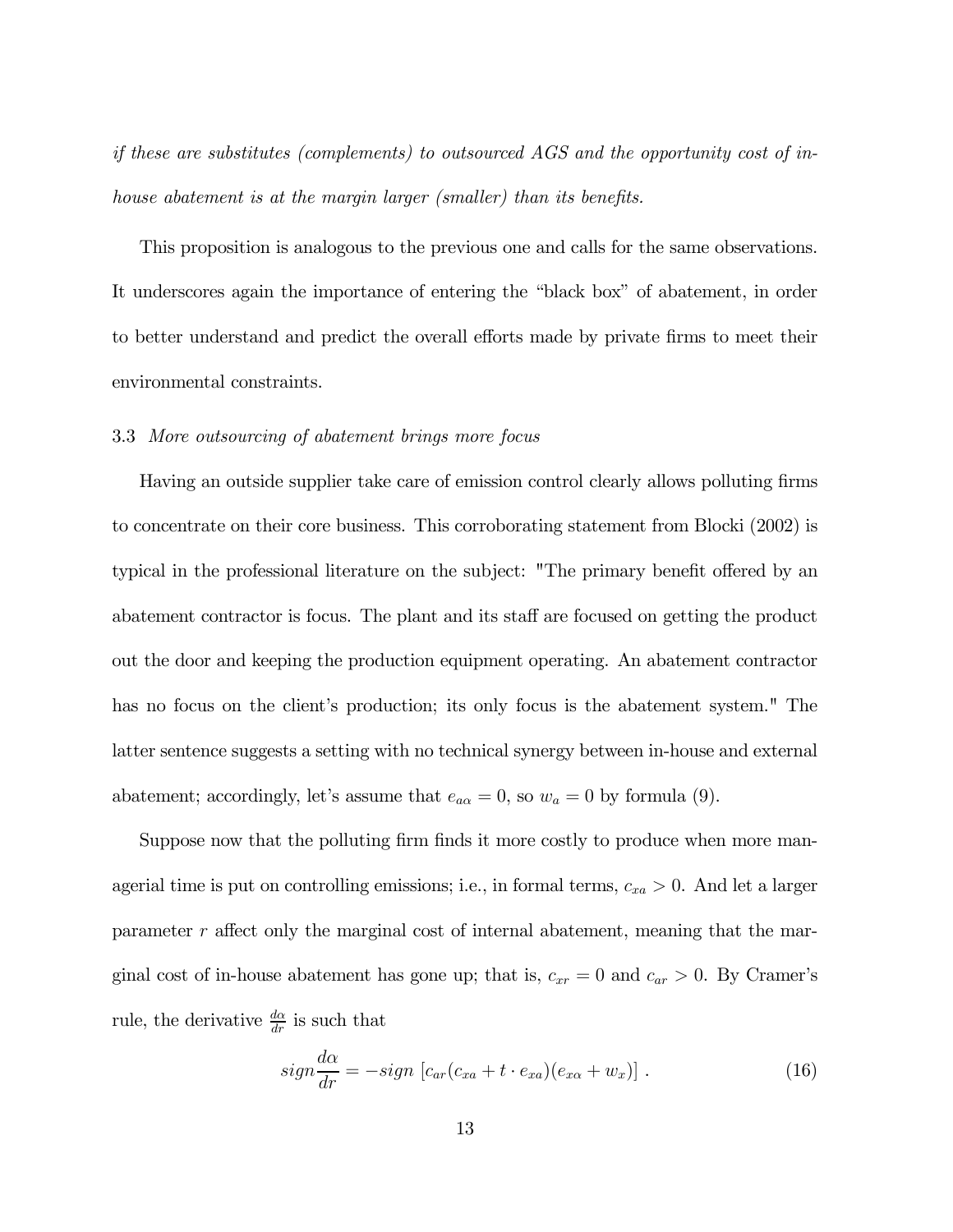Let  $c_{xa}$  be large enough so that  $c_{xa}+t\cdot e_{xa}>0$ . If  $e_{xa}<0$  as before, the sign of  $\frac{d\alpha}{dr}$  depends on the value of  $w_x = t \cdot e_{\alpha\alpha x} \cdot \alpha$ , which captures the change in returns on outsourced AGS as output increases. A negative value, showing (rather realistically) that the returns on the abater's extra efforts are less decreasing at higher production levels, implies indeed that  $\frac{d\alpha}{dr} > 0$ .

In a similar fashion, we have that

$$
sign\frac{da}{dr} = -sign\left[c_{ar}((c_{xx} + t \cdot e_{xx})(t \cdot e_{\alpha\alpha} + w_{\alpha}) - te_{x\alpha}(e_{xa} + w_{x}))\right].
$$
 (17)

Assuming that  $e_{\alpha\alpha} > 0$  (so returns on outsourced AGS are more decreasing as the amount  $\alpha$  grows), which implies that  $w_{\alpha} > 0$ , this derivative is assured to be negative if  $e_{x\alpha} \approx 0$ .

Noting that a pure end-of-pipe abatement technology would have  $e_{x\alpha} = 0$ , a third proposition is now at hand.

PROPOSITION 3: Suppose the opportunity cost of managerial attention for doing abatement in-house increases (i.e.  $c_{ar} > 0$ , while  $c_{xr} = 0$ ,  $c_{xa} > 0$  and  $c_{xa} + t \cdot e_{xa} > 0$ ). Then (assuming  $e_{\alpha\alpha x} < 0$ ,  $e_{\alpha\alpha\alpha} > 0$ ), AGS procurement increases and internal abatement declines, the latter provided the eco-industry offers what are basically end-of-pipe solutions.

This statement gives a rationale for the fact that, by and large, the eco-industry mostly concentrates on supplying end-of-pipe abatement devices [see Sinclair-Desgagné (2008)]. Over the last decades, increased competitive pressure (owing notably to globalization) and what was to become conventional wisdom across business [thanks in particular to Prahalad and Hamel (1990)'s influential article] have made managerial time even scarcer. This encouraged the externalization of abatement, especially when it is end-of-pipe and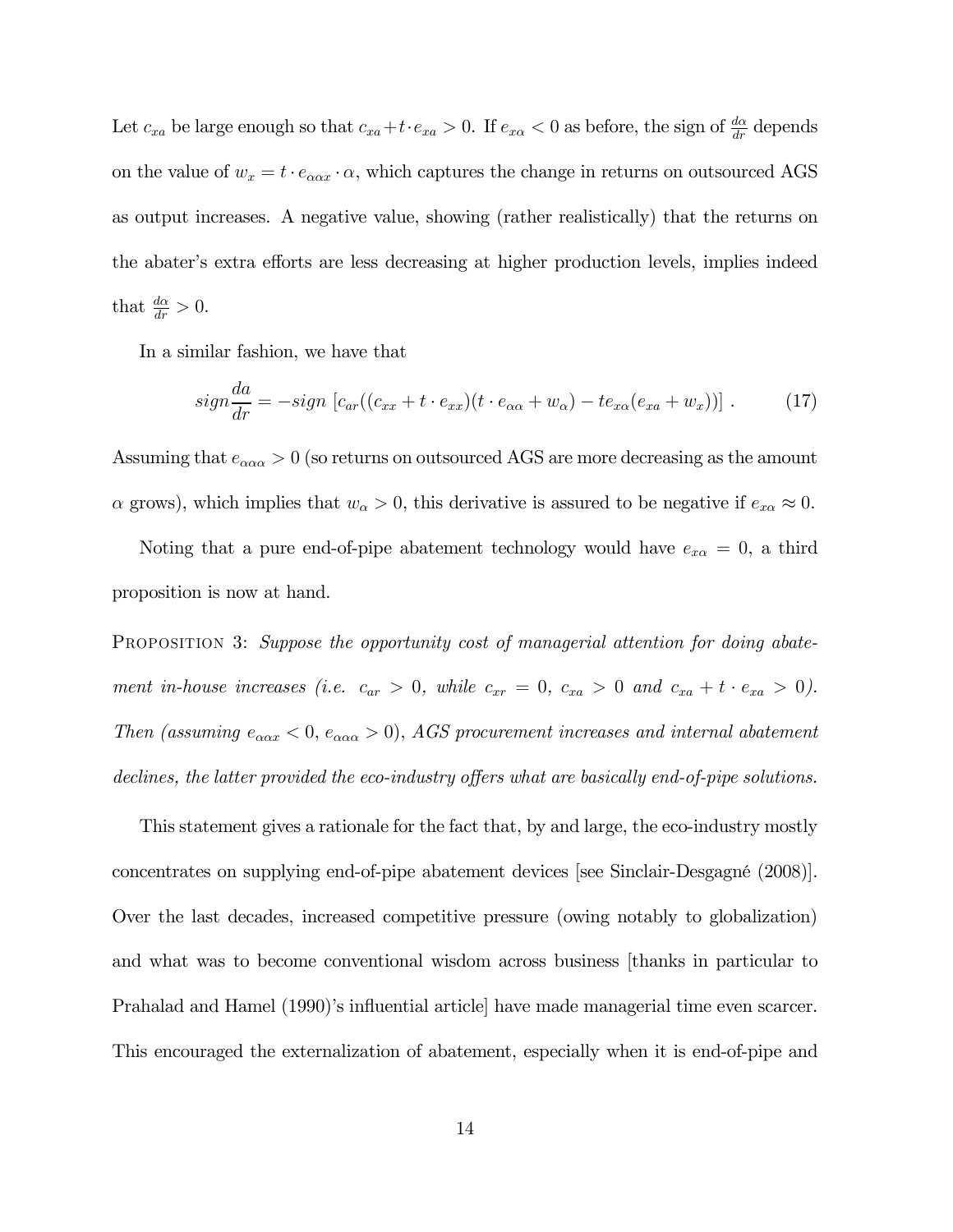holds therefore little synergy with a polluting firm's production.

#### 3.4 More outsourcing of abatement stems from "the extent of the market"

Finally, economists have noticed some time ago that bigger markets foster specialization. Let us first examine this proposition when the output market expands, which corresponds to the Smith-Stigler's case. Throughout this subsection, we assume that  $e_{a\alpha} = 0$  (which implies that  $w_a = 0$ ), so no synergy exists between in-house and outsourced abatement,  $w_{\alpha} > 0$  and  $w_x = t \cdot e_{\alpha \alpha x} \cdot \alpha \leq 0$ . A higher price  $p$  now truly indicates that the output market has increased, for we have that

$$
sign\frac{dx}{dp} = sign \left[ (c_{aa} + t \cdot e_{aa})(t \cdot e_{\alpha\alpha} + w_{\alpha}) \right] > 0 \ . \tag{18}
$$

Consider at present the other derivatives:

$$
sign\frac{da}{dp} = -sign\left[ (c_{xa} + t \cdot e_{xa})(t \cdot e_{\alpha\alpha} + w_{\alpha}) \right];\tag{19}
$$

$$
sign\frac{d\alpha}{dp} = -sign\left[ (c_{aa} + t \cdot e_{aa})(e_{x\alpha} + w_x) \right]. \tag{20}
$$

The latter has the predicted positive sign if  $e_{x\alpha} < 0$ , i.e. if the abater does not solely offer pure end-of-pipe abatement solutions; otherwise,  $\frac{d\alpha}{dp} = 0$  (for  $w_x = 0$  when  $e_{x\alpha} = 0$ ). This constitutes an interesting qualification of the Smith-Stigler theorem (one which is, furthermore, specific to this environmental context): end-of-pipe pollution abatement not being a productive input, an extension of the downstream market (everything else remaining constant) may then not affect its level.

In the same vein, the sign of  $\frac{da}{dp}$  depends on that of  $c_{xa} + t \cdot e_{xa}$ . One may have  $\frac{da}{dp} > 0$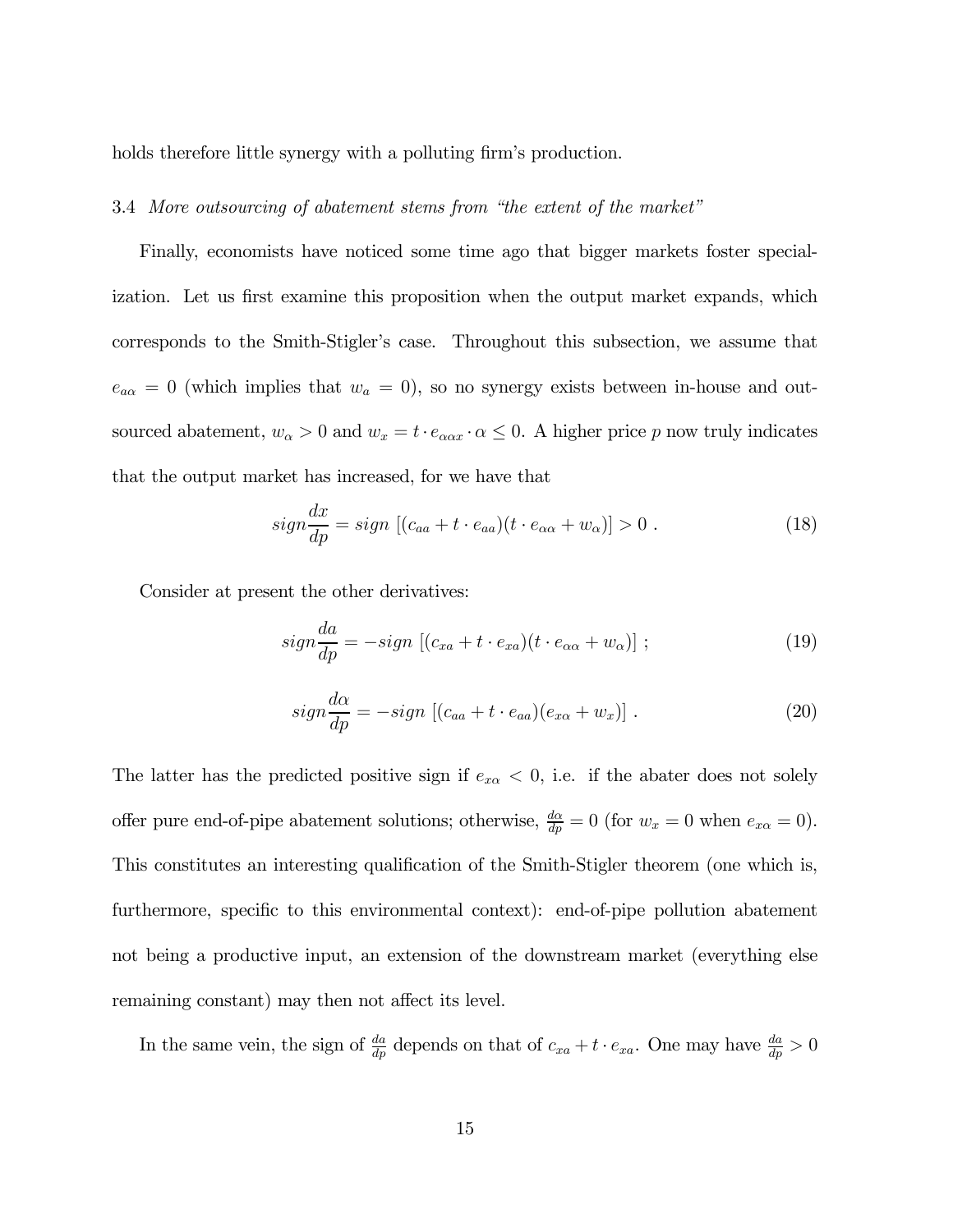when  $c_{xa}$  is negative (or even when  $c_{xa}$  is smaller than  $-t \cdot e_{xa}$ ). This will happen if more in-house abatement efforts actually *decrease* the marginal cost of production. Such a situation may not be fully unrealistic, considering for instance some new evidence in support of the so-called "Porter hypothesis" [see Ambec and Lanoie (2008) for a recent assessment of this much-debated view].7

This yields another proposition.

PROPOSITION 4: Suppose the output market widens. Polluting firms will specialize by procuring more AGS and doing less abatement themselves if outside AGS are increasingly effective and not purely end-of-pipe ( $e_{\alpha\alpha\alpha}$ ,  $e_{\alpha\alpha x} > 0$ ) and if in-house abatement conveys a large opportunity cost  $(c_{xa} + t \cdot e_{xa} > 0)$ .

Intuitively, the AGS market should also expand, inducing less in-house abatement and more AGS outsourcing, following more stringent environmental regulation. Assume that  $c_{xa} + t \cdot e_{xa} > 0$  and  $e_{xa} = 0$  (meaning the abatement supplier's technology is end-of-pipe, which implies that  $w_x = 0$ ). The immediate (and commonly accepted) effect of a higher emission tax is to reduce production:<sup>8</sup>

$$
sign\frac{dx}{dt} = -sign\left[ (e_x(c_{aa} + t \cdot e_{aa}) - e_a(c_{xa} + t \cdot e_{xa})) (t \cdot e_{\alpha a} + w_{\alpha}) \right] < 0. \tag{21}
$$

Computing the corresponding expressions for  $\frac{da}{dt}$  and  $\frac{da}{dt}$ , moreover, gives

$$
sign\frac{da}{dt} = -sign\left[(-e_x(c_{xa} + t \cdot e_{xa}) + e_a(c_{xx} + t \cdot e_{xx}))\left(t \cdot e_{\alpha\alpha} + w_{\alpha}\right)\right] > 0\tag{22}
$$

<sup>&</sup>lt;sup>7</sup>The Porter hypothesis says that certain actions commanded by stricter environmental regulation can improve both environmental performance and market competitiveness. To be fair, we must say that this situation was a priori excluded in Stigler (1951)'s argument.

<sup>&</sup>lt;sup>8</sup> Indeed, the Porter Hypothesis does not hold in this case since  $c_{xa} > 0$ .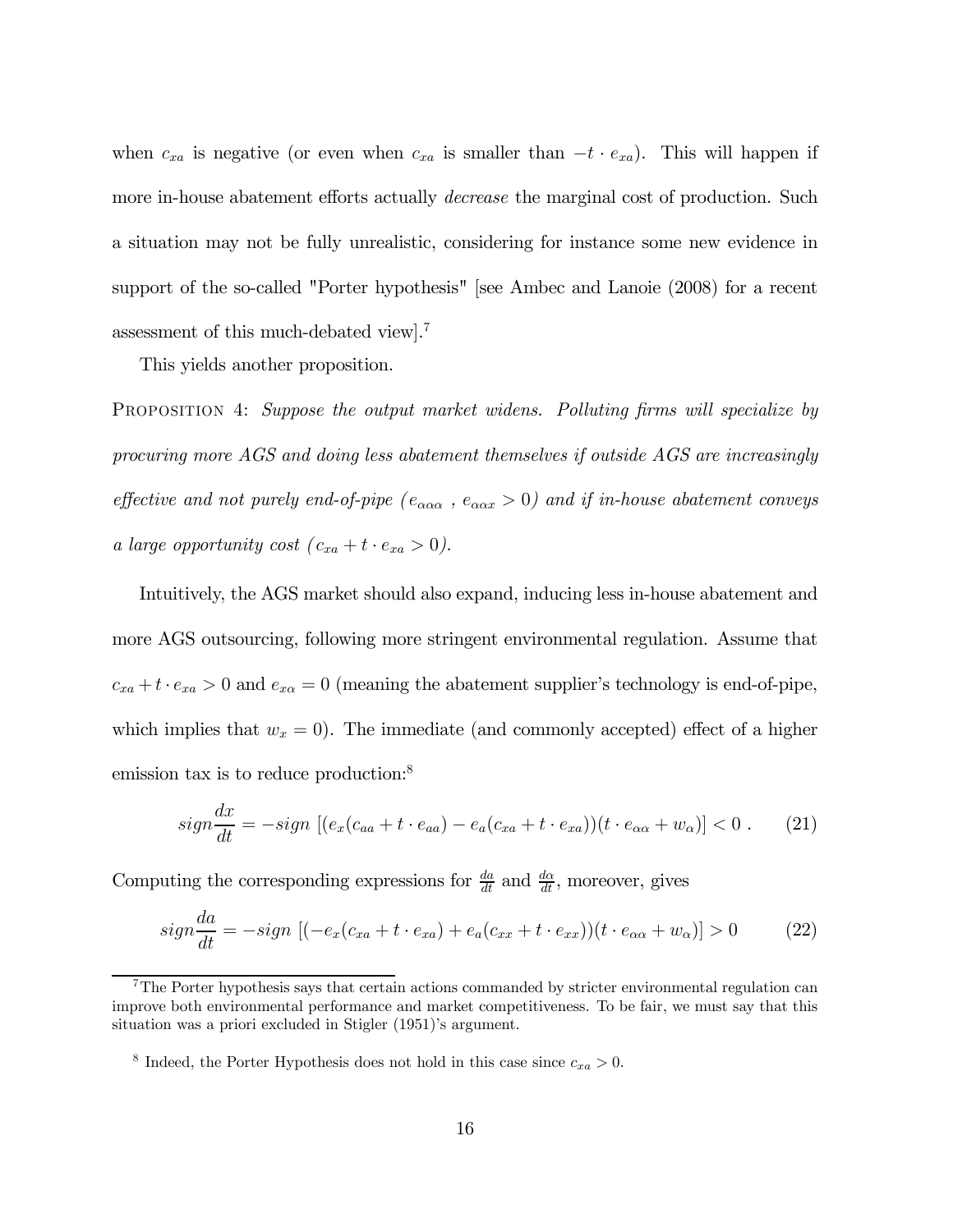$$
sign\frac{d\alpha}{dt} = -sign \left[ (e_{\alpha} + w_t)H_2 \right]. \tag{23}
$$

In-house abatement thus tends to increase, but the sign of  $\frac{d\alpha}{dt}$  is actually uncertain since  $w_t = e_{\alpha\alpha} \cdot \alpha > 0$  and  $e_{\alpha} < 0$ . If  $e_{\alpha\alpha}$  is large enough (compared to the outsourced technology's effectiveness  $e_{\alpha}$ ), demand for external AGS is inelastic and the abater can then exert significant market power; in this case it may actually turn out, not unreasonably, that  $\frac{d\alpha}{dt}$  < 0 so polluting firms will do less AGS outsourcing. Our last proposition now follows:

PROPOSITION 5: Consider an increase in the emission tax. Then (supposing  $c_{xa}+t\cdot e_{xa}$ ) 0 and  $e_{x\alpha} = e_{a\alpha} = 0$ ) in-house abatement always increases, but purchases of AGS may go down if the abater can thereby exert large market power.

This proposition means that environmental policy may not only affect the structure of the eco-industry [David and Sinclair-Desgagné (2005)] but also the organization of polluting firms [a possibility initially explored in Sinclair-Desgagné (1994)]. This and the above have policy implications which will now be discussed.

#### 4. Policy implications

From a public policy standpoint, the results derived in the previous section have the following ramifications.

First, our model embeds two distinct instruments of *environmental regulation*: the emission tax  $t$ , of course, which level can be set by a regulator who maximizes some form of social welfare, and the quality of external abatement  $z$  that the regulator may want to set at some level (particularly when, by comparison, the emission tax involves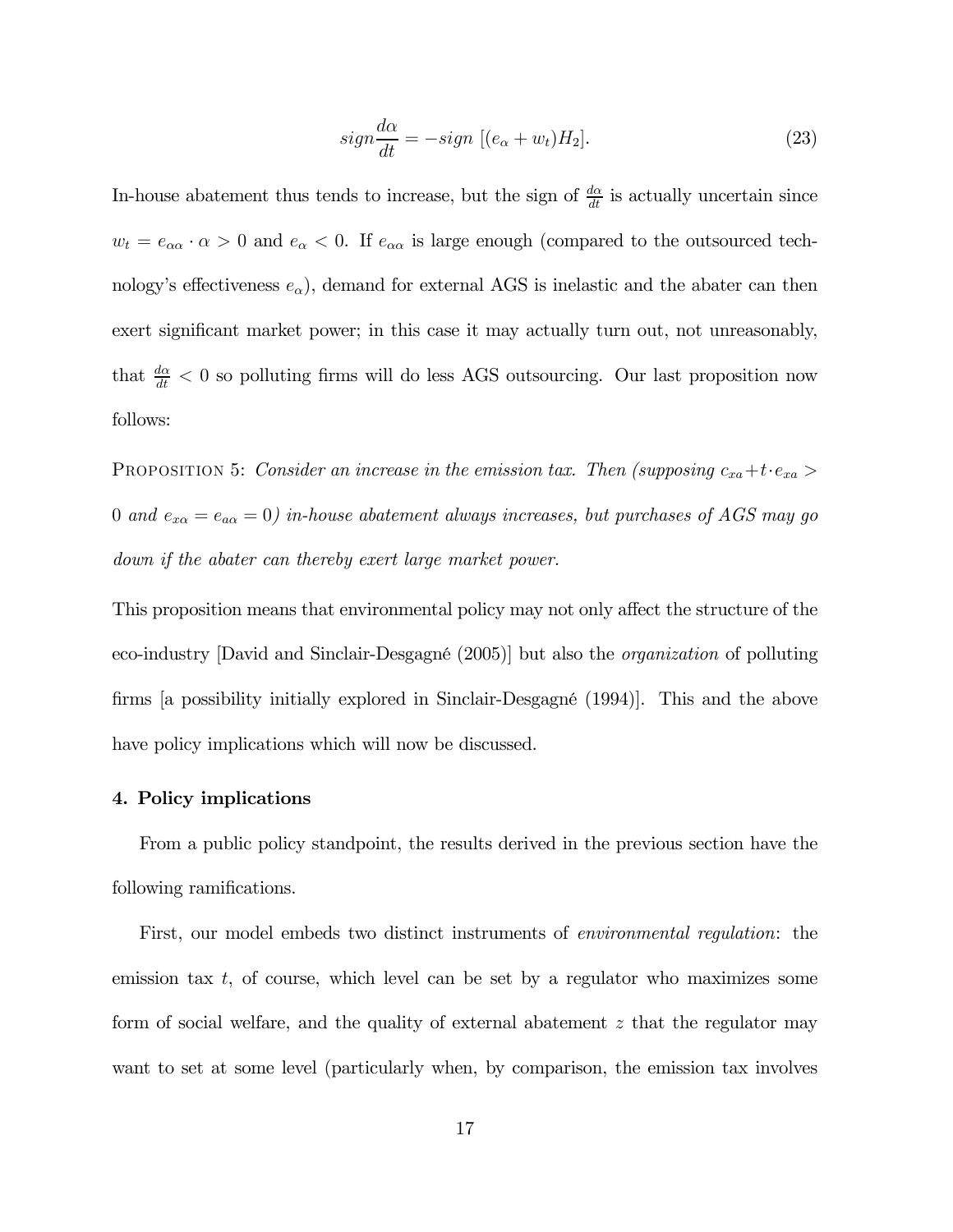high administrative or political costs). Each instrument entails specific compliance costs through its own influence on the provision of AGS. In the previous section, a higher emission tax induced higher abatement costs (since  $w_t > 0$ ); subsection 3.2, on the other hand, showed that outsourced AGS are cheaper when they are more effective (for  $w_z < 0$ ). As we noticed early on, a positive emission tax  $t$  is necessary to generate some control of polluting emissions in the first place. Our findings suggest, however, that compliance with environmental policy might be aided by also promoting the delivery of better AGS.

Secondly, the eco-industry is increasingly becoming - not necessarily for environmental reasons, one has to admit - an explicit target for industrial policy [see Ernst and Young (2006), Kojima (2008), People's Daily Online (2006), and US Department of Commerce (2001) for perspectives from Europe, Japan, China and the United States respectively]. The present analysis may shed light on the relative merits of two alternative instruments to foster environmental innovation. On the one hand, the quality standard  $z$  might correspond to the amount of resources (i.e. government subsidies) devoted to productinnovation in order to bring to the market more effective AGS; on the other hand, the parameter  $\tau$ 's level may be proportional to the amount of resources directed at processinnovation, which aims to reduce the cost of producing AGS. Since  $\frac{d\alpha}{dz}$  and  $\frac{d\alpha}{d\tau}$  are both positive, raising either z or  $\tau$  will enhance the eco-industry's market.<sup>9</sup>

For the eco-industry to expand and prosper with minimal public help, however, one must again look at the value of outsourced AGS versus in-house abatement. As we just

<sup>&</sup>lt;sup>9</sup>As shown in David and Sinclair-Desgagné (2009), moreover, combining the emission tax  $t$  with appropriate subsidies to the eco-industry might also yield a first-best allocation of resources.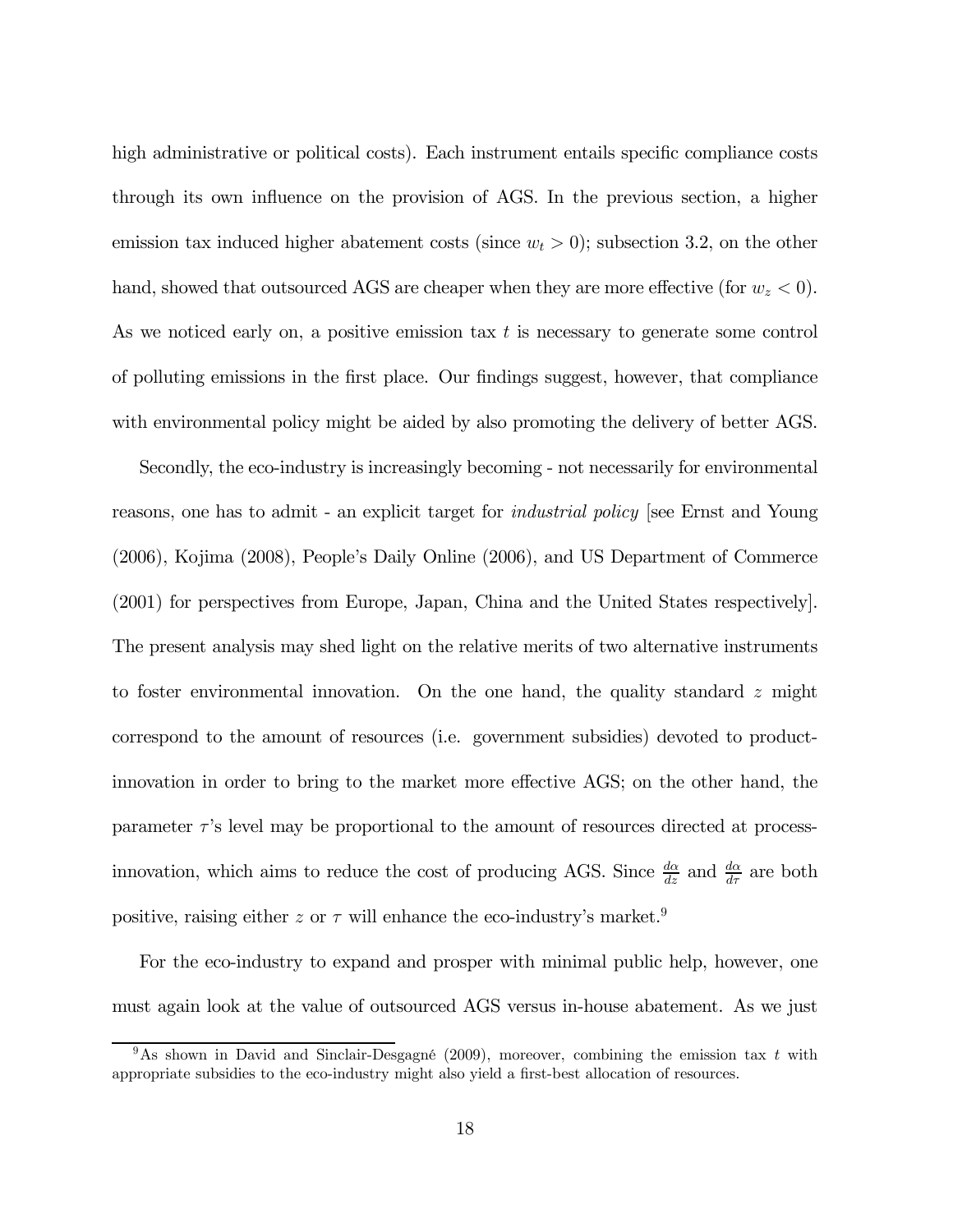saw in the preceding section, a larger eco-industry does not fall automatically from more stringent environmental regulation. Other factors play a role as well, such as the opportunity cost of in-house abatement and whether the AGS supplier holds significant market power. Interestingly, the size of the output market can also matter: as Proposition 4 shows, when the abater offers "cleaner production" technologies (which seek to directly modify the production process, as opposed to end-of-pipe approaches), both the downstream market and that for AGS tend to grow or shrink together. This suggests that, when downstream output goes down (because the economy experiences a downturn, say), government support should aim for the cleaner-production segment of the eco-industry.

#### 5. Concluding remarks

This paper offers a first attempt at explaining the widespread and growing practice of AGS outsourcing. Beyond the necessary environmental policies (an emission tax, in this case), access to cheaper and better abatement technology, and more pressure on polluters to focus on core business activities, lead polluting firms to rely further on a specialized eco-industry for the needed means of emission control. The expansion of the output market was also seen to make polluters procure more AGS and do less emission control by themselves [as originally predicted by Stigler (1951) and Adam Smith], provided such AGS are not end-of-pipe (a qualification of the Smith-Stigler's theorem which is specific to the environmental goods and services sector), the opportunity cost of in-house abatement is large and the AGS supplier's market power (which is largely determined by the choice of environmental regulation) is limited.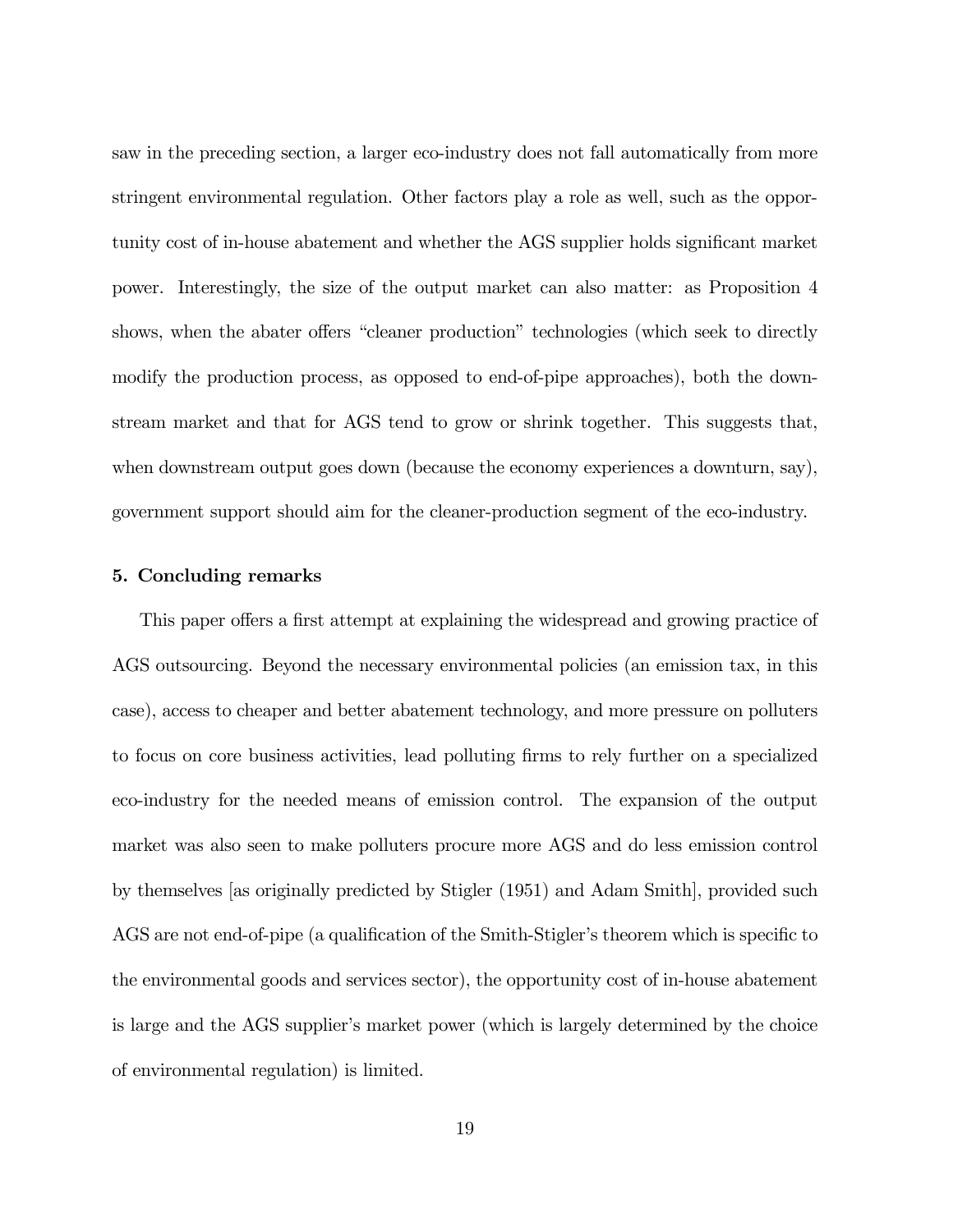The current model, however, did not allow to investigate one last important rationale for AGS outsourcing, which is the opportunity for polluters to thereby share the risk of noncompliance and legal liability. Stylized facts about the eco-industry seem to go here against transaction costs economics [as exposed, for instance, in Lafontaine and Slade (2007), Klein (2005), Whinston (2003), and Williamson (1975, 1985)]: while complying with environmental regulations often involves specific investments, intricate know-how and unforeseeable contingent actions, the current trend is clearly not towards the internalization of AGS by polluting firms. The property rights approach [Hart (1995)], on the other hand, seems particularly relevant. Take, for instance, the following statement from Blocki (2002):

Outsourcing can make the contractor a full financial partner with contractual responsibilities for compliance, including reimbursement of any fines and penalties for non-compliance. (...) Although the contractor cannot be held responsible for any criminal liability that arises, this joint "ownership" can provide maximum benefits to the environment.

This amounts to saying that AGS outsourcing enables a polluting firm to make the abatement supplier a residual claimant in matters of environmental compliance. In agreement with the theory, "(...) the interests and motivations of the contractor can thereby be closely aligned." [Blocki (2002)]

This research could be extended in a number of ways. For instance, one should allow a monopolistic abatement supplier to set nonlinear prices and a regulator to use nonlinear taxes. Other typical issues of outsourcing, such as negotiation and renegotiation between parties, asymmetric information and moral hazard should be considered. Since this paper carried out what is mainly a positive analysis of the eco-industry, predictions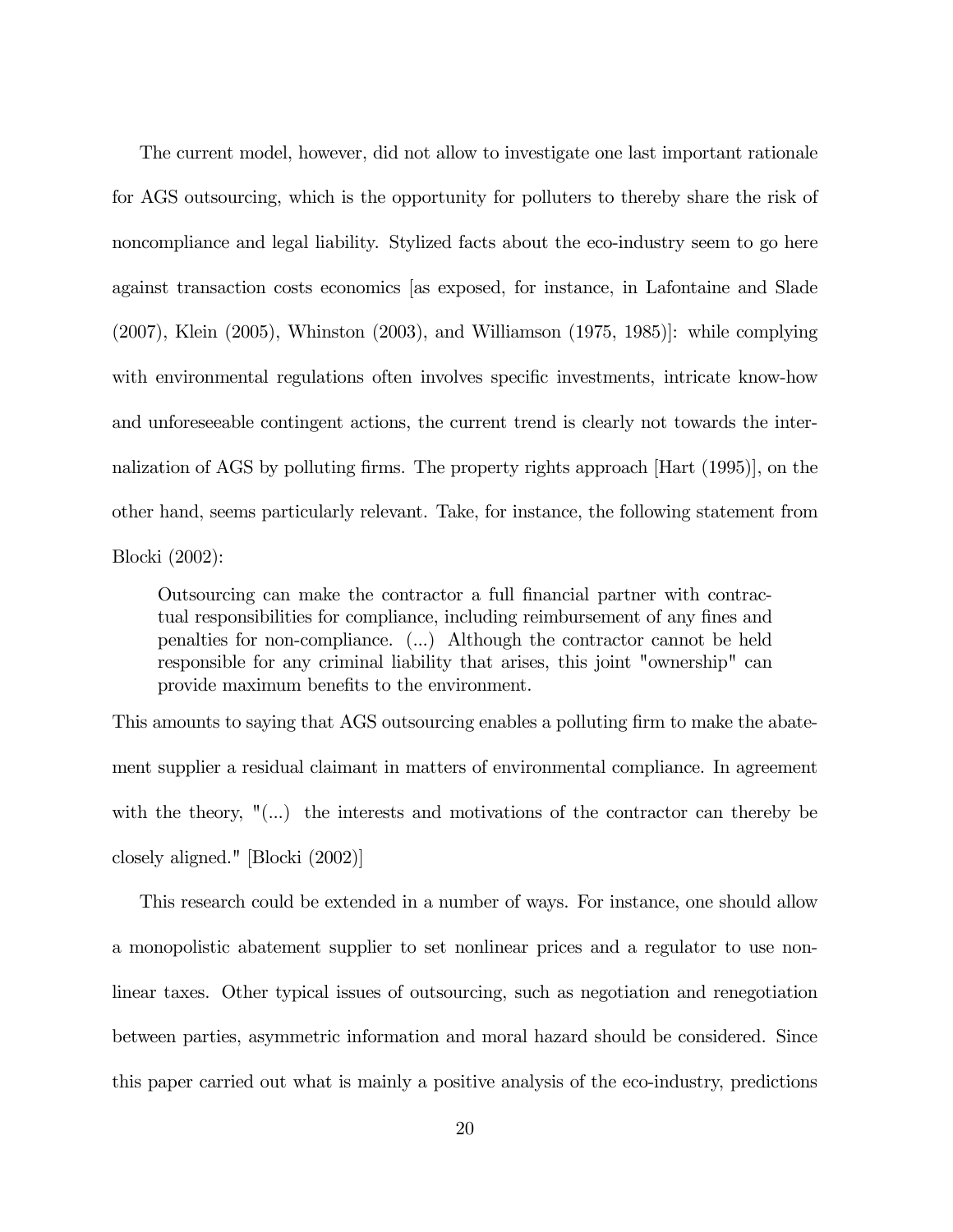should be tested empirically, and further normative considerations, such as the optimal environmental and/or industrial policies dealing with an expanding eco-industry, should be searched for. One should also examine a framework in which there is imperfect competition between polluters and/or between AGS suppliers; in this context, the respective incentives and bargaining power of polluting and abating firms would enter the analysis of a polluter's make-or-buy decision. Considering an oligopolistic eco-industry could finally highlight some key issues on the organization of environmental R&D, such as the degree of cooperation to allow between pollution abaters; as Poyago-Theotoky (2007) pointed out, this extension may not constitute a straightforward application of the actual R&D literature, since taking environmental externalities into account brings in additional market failures.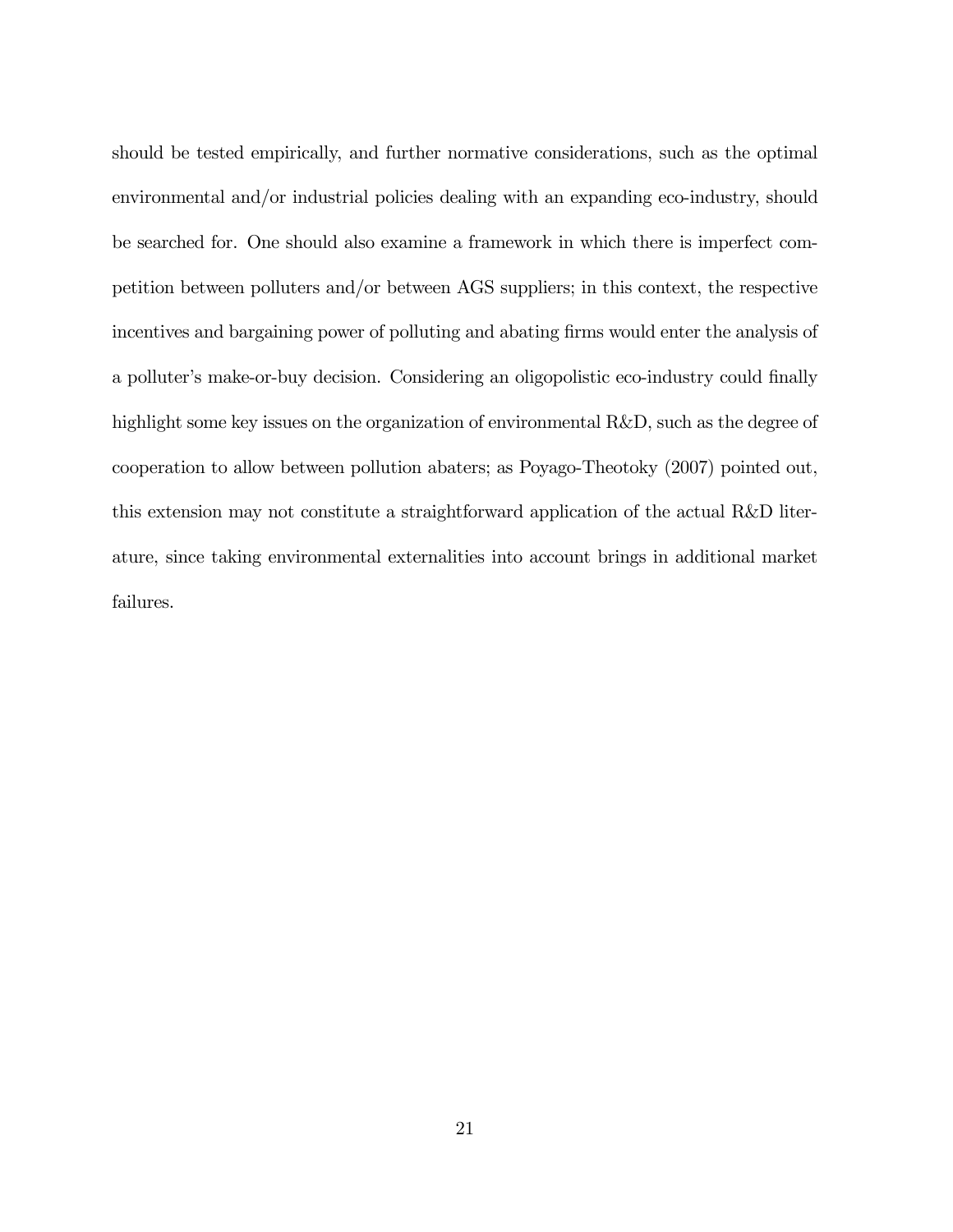# **Appendix**

The following table summarizes our mathematical assumptions and results.

| The effect of<br>$\tau$                                                                                                                                                                                                                    |
|--------------------------------------------------------------------------------------------------------------------------------------------------------------------------------------------------------------------------------------------|
| $sign\frac{d\alpha}{d\tau} = -sign[w_\tau \cdot H_2] > 0$ iz $\{w_\tau = k_{\alpha\tau} < 0 \text{ and } H_2 > 0\}$                                                                                                                        |
| $sign\frac{da}{d\tau} = -sign\left[-w_{\tau}\left((c_{xx} + t \cdot e_{xx})te_{a\alpha} - te_{x\alpha}(c_{xa} + t \cdot e_{xa})\right)\right] < 0$                                                                                         |
| iz $\{e_{xa}, e_{xa} < 0, c_{xa} > 0, w_{\tau} = k_{\alpha \tau} < 0\}$ , $e_{a\alpha} > 0$ , and $c_{xa} + t \cdot e_{xa} > 0$                                                                                                            |
| $sign\frac{da}{d\tau} = -sign\left[-w_{\tau}((c_{xx}+t\cdot e_{xx})te_{a\alpha} - te_{x\alpha}(c_{xa}+t\cdot e_{xa}))\right] > 0$                                                                                                          |
| iz ${e_{xa}, e_{xa} < 0, c_{xa} > 0, w_{\tau} = k_{\alpha\tau} < 0}$ , $e_{a\alpha} < 0$ and $c_{xa} + t \cdot e_{xa} < 0$                                                                                                                 |
| The effect of $z$                                                                                                                                                                                                                          |
| $sign\frac{d\alpha}{dz} = -sign[(t \cdot e_{\alpha z} + w_z)H_2] > 0$                                                                                                                                                                      |
| iz $\{e_{xz} = e_{az} = 0, e_{\alpha z}, e_{\alpha \alpha z} < 0, w_z = t \cdot e_{\alpha \alpha z} \cdot \alpha \text{ and } H_2 > 0\}$                                                                                                   |
| $sign\frac{da}{dz} = -sign\left[-(t \cdot e_{\alpha z} + w_z)((c_{xx} + t \cdot e_{xx})te_{a\alpha} - te_{x\alpha}(c_{xa} + t \cdot e_{xa}))\right] < 0$                                                                                   |
| $\mathrm{i} z \left\lbrace e_{xa}, e_{x\alpha}<0, e_{xz} = -e_{az}=0, e_{\alpha z}, e_{\alpha \alpha z}<0, w_z=t \cdot e_{\alpha \alpha z} \cdot \alpha \right\rbrace, \ e_{a \alpha}>0 \text{ and } c_{xa}+t \cdot e_{xa}>0$              |
| $sign\frac{da}{dz} = -sign\left[-(t \cdot e_{\alpha z} + w_z)((c_{xx} + t \cdot e_{xx})te_{a\alpha} - te_{x\alpha}(c_{xa} + t \cdot e_{xa}))\right] > 0$                                                                                   |
| iz $\{e_{xa}, e_{xa} < 0, e_{xz} = e_{az} = 0, e_{\alpha z}, e_{\alpha \alpha z} < 0, w_z = t \cdot e_{\alpha \alpha z} \cdot \alpha\}$ , $e_{a\alpha} > 0$ and $c_{xa} + t \cdot e_{xa} > 0$                                              |
| The effect of $r$                                                                                                                                                                                                                          |
| $\left\{\n\begin{array}{l}\nc_{xa} > 0, c_{xr} = 0, c_{ar} > 0,\n\end{array}\n\right\}$<br>$sign \frac{d\alpha}{dr} = -sign [c_{ar}(c_{xa} + t \cdot e_{xa})(e_{x\alpha} + w_x)] > 0$ iz<br>$w_x = t e_{\alpha \alpha x} \cdot \alpha < 0$ |
| $e_{a\alpha} = 0$ , $w_a = t \cdot e_{\alpha\alpha a} \cdot \alpha = 0$ , and $c_{xa} + t \cdot e_{xa} > 0$                                                                                                                                |
| $sign\frac{da}{dr} = -sign\left[c_{ar}((c_{xx} + t \cdot e_{xx})(t \cdot e_{\alpha\alpha} + w_{\alpha}) - te_{x\alpha}(e_{xa} + w_{x}))\right] < 0$                                                                                        |
| $if \ \left\{c_{xa}>0, c_{xr}=0, c_{ar}>0, w_x= \ \right.\\ \left. te_{\alpha\alpha x}\cdot\alpha<0, e_{\alpha\alpha\alpha}>0, \text{and}\ w_\alpha>0\right\},\ e_{x\alpha}\approx 0$                                                      |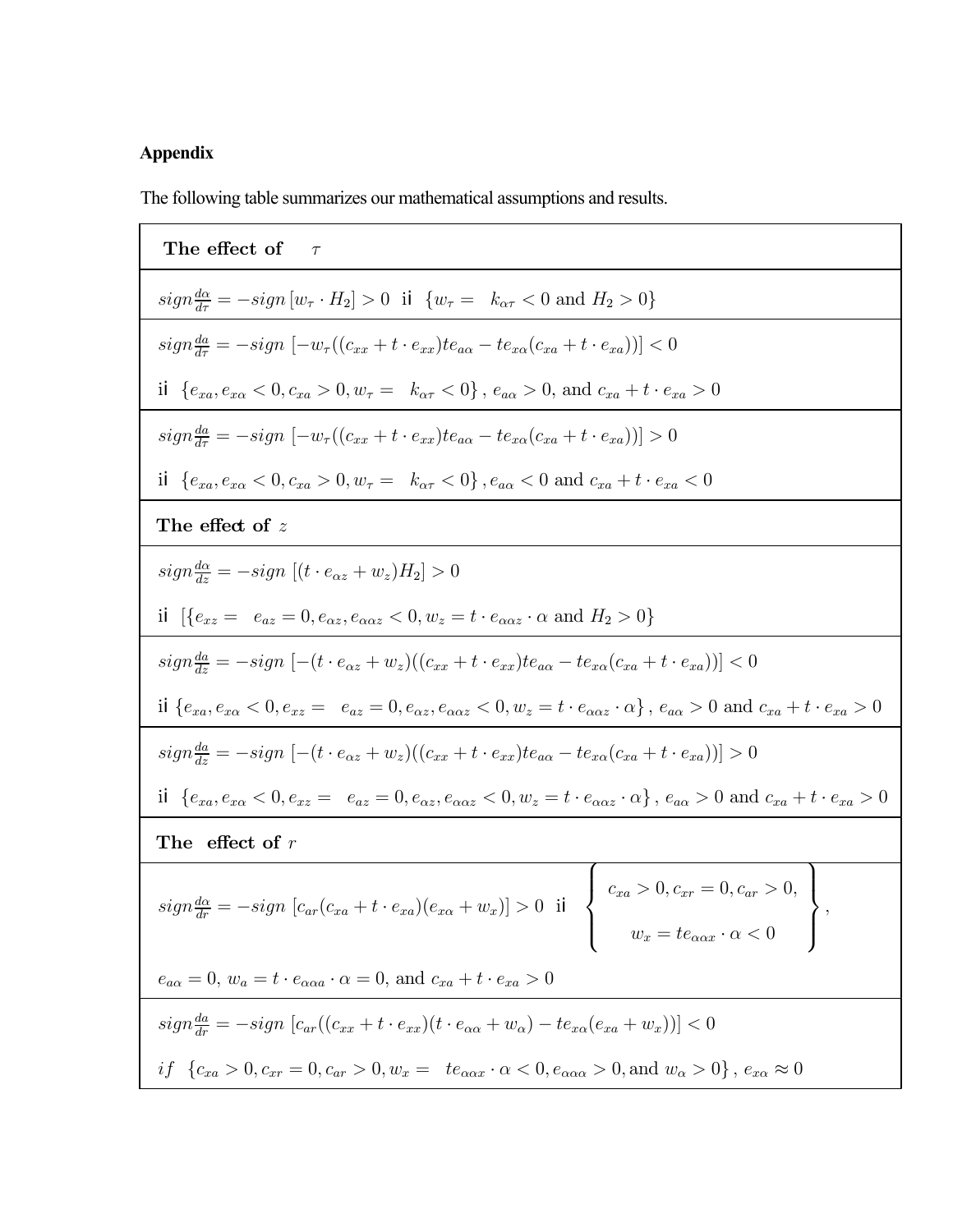| The effect of $p$                                                                                                                                                                                       |  |  |
|---------------------------------------------------------------------------------------------------------------------------------------------------------------------------------------------------------|--|--|
| $sign \frac{dx}{d\theta} = sign [(c_{aa} + t \cdot e_{aa})(t \cdot e_{\alpha\alpha} + w_{\alpha})] > 0$                                                                                                 |  |  |
| $if \ \ \{w_{\alpha}>0, w_x=\ \ t\cdot e_{\alpha\alpha x}\cdot \alpha<0\}\,,\, e_{a\alpha}=0\ \text{and}\ w_a=t\cdot e_{\alpha\alpha a}\cdot \alpha=0$                                                  |  |  |
| $sign\frac{da}{dp} = -sign\left[ (c_{xa} + t \cdot e_{xa}) (t \cdot e_{\alpha\alpha} + w_{\alpha}) \right] < 0$                                                                                         |  |  |
| $if \ \{w_{\alpha}>0, w_x = \ t \cdot e_{\alpha\alpha x} \cdot \alpha < 0\} \text{ , } e_{a\alpha} = 0, w_a = t \cdot e_{\alpha\alpha a} \cdot \alpha = 0 \text{, and } c_{xa} + t \cdot e_{xa} > 0$    |  |  |
| $sign\frac{da}{dp} = -sign [(c_{xa} + t \cdot e_{xa})(t \cdot e_{\alpha\alpha} + w_{\alpha})] > 0$                                                                                                      |  |  |
| if $\{w_{\alpha} > 0, w_x = t \cdot e_{\alpha \alpha x} \cdot \alpha < 0\}$ , $e_{a\alpha} = 0, w_a = t \cdot e_{\alpha \alpha a} \cdot \alpha = 0, w_{\alpha} > 0$ , and $c_{xa} < 0$                  |  |  |
| $sign\frac{d\alpha}{d\sigma} = -sign\,\left[(c_{aa}+t\cdot e_{aa})(e_{x\alpha}+w_x)\right] > 0 \text{ if } \{w_\alpha>0, w_x = t\cdot e_{\alpha\alpha x} \cdot \alpha < 0\}\,,$                         |  |  |
| $e_{a\alpha} = 0$ , and $w_a = t \cdot e_{\alpha\alpha a} \cdot \alpha = 0$ .                                                                                                                           |  |  |
| $sign\frac{d\alpha}{dp} = 0$ if $e_{a\alpha} = 0$ , $w_a = t \cdot e_{\alpha\alpha a} \cdot \alpha = 0$ , and $e_{x\alpha} = 0$ $(w_x = t \cdot e_{\alpha\alpha x} \cdot \alpha = 0)$                   |  |  |
| The effect of $t$                                                                                                                                                                                       |  |  |
| $sign\frac{dx}{dt} = -sign\left[(e_x(c_{aa} + t \cdot e_{aa}) - e_a(c_{xa} + t \cdot e_{xa}))\right](t \cdot e_{\alpha a} + w_{\alpha})] < 0$ if $e_{a\alpha} = e_{x\alpha} = 0$ ,                      |  |  |
| $w_a = t \cdot e_{\alpha\alpha a} \cdot \alpha = 0, c_{xa} + t \cdot e_{xa} > 0, e_{xa} = 0$ $(w_x = t \cdot e_{\alpha\alpha x} \cdot \alpha = 0),$ and $w_\alpha = t e_{\alpha\alpha\alpha} > 0$       |  |  |
| $sign\frac{da}{dt} = -sign\left[(-e_x(c_{xa} + t \cdot e_{xa}) + e_a(c_{xx} + t \cdot e_{xx}))\right](t \cdot e_{\alpha a} + w_{\alpha})] > 0$ if $e_{a\alpha} = e_{x\alpha} = 0$ ,                     |  |  |
| $w_a = t \cdot e_{\alpha\alpha a} \cdot \alpha = 0, c_{xa} + t \cdot e_{xa} > 0, e_{xa} = 0$ $(w_x = t \cdot e_{\alpha\alpha x} \cdot \alpha = 0),$ and $w_\alpha = t e_{\alpha\alpha\alpha} > 0$       |  |  |
| $sign\frac{d\alpha}{dt} = -sign [(e_{\alpha} + w_t)H_2] < 0$                                                                                                                                            |  |  |
| if $e_{a\alpha} = 0$ , $w_a = t \cdot e_{\alpha\alpha a} \cdot \alpha = 0$ , $e_{x\alpha} = 0$ $(w_x = t \cdot e_{\alpha\alpha x} \cdot \alpha = 0)$ , $e_{\alpha\alpha} > \frac{ e_{\alpha} }{\alpha}$ |  |  |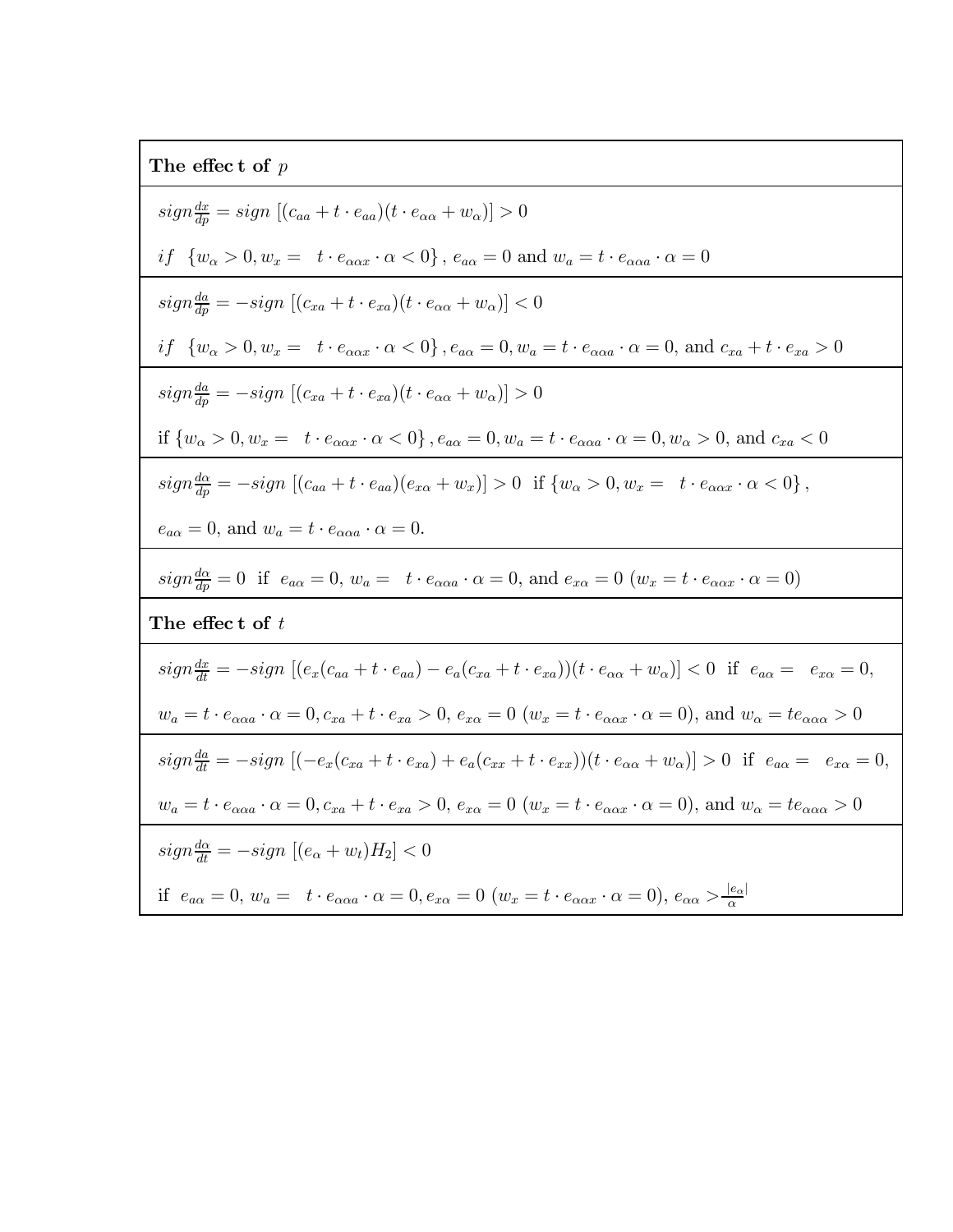#### References

Ambec, Stefan and Paul Lanoie (2008), "When and why does it pay to be green?," Academy of Management Perspectives 23: 45-62.

Blocki, Stephen W. (2002), "Outsourcing environmental compliance," Chemical Engineering Progress (Oct 2002).

Canton, Joan, Antoine Soubeyran and Hubert Stahn (2007), "Environmental taxation and vertical Cournot oligopolies: how eco-industries matter," Environmental and Resource Economics 40(3): 369-382.

David, Maia and Bernard Sinclair-Desgagné (2010), "Pollution abatement subsidies and the eco-industry," Environmental and Resource Economics 45(2): 271-282.

David, Maia, Alain-Désiré Nimubona and Bernard Sinclair-Desgagné (2010), "Emission taxes and the market for abatement goods and services," to appear in Resources and Energy Economics.

David, Maia and Bernard Sinclair-Desgagné (2005), "Environmental regulation and the eco-industry," Journal of Regulatory Economics 28(2): 141-155.

Ernst and Young (2006), "Eco-industry, its size, employment, perspectives and barriers to growth in an enlarged EU," Report to the DG-Environment of the European Commission.

Greaker, Mads and Knut Einar Rosendhal (2008), "Environmental policy with upstream pollution abatement technology firms," Journal of Environmental Economics and Management 56(3): 246-259.

Hart, Oliver (1995), Firms, Contracts and Financial Structure, Clarendon Lectures in Economics, Oxford University Press.

Institute of Clean Air Companies, "Air pollution control technology sectors juggle for dominance through 2010," 19 July 2007 press release available online at http:://www.icac.com

Klein, Peter (2005), "The make-or-buy decision: lessons from empirical studies," in the Handbook of New Institutional Economics (C. Ménard and M. Shirley, eds.), Springer, pp. 435-464.

Kojima, Michikazu (2008), "Promoting recycling industries as part of industrial policy in Japan," Institute of Developing Economies, JETRO,

available online at http://www.eria.org/pdf/research/y2008/no6-1/Chapter5.pdf

Lafontaine, Francine and Margaret Slade (2007), "Vertical integration and firm boundaries: the evidence," Journal of Economic Literature 45(3): 629-685.

Miladin, Jeff (2005), "Water assessments: in search of hidden dividends," Chemical Engineering (December).

Nimubona, Alain-Désiré and Bernard Sinclair-Desgagné (2005), "The Pigouvian tax rule in the presence of an eco-industry", FEEM, Nota di lavoro, 57- 2005.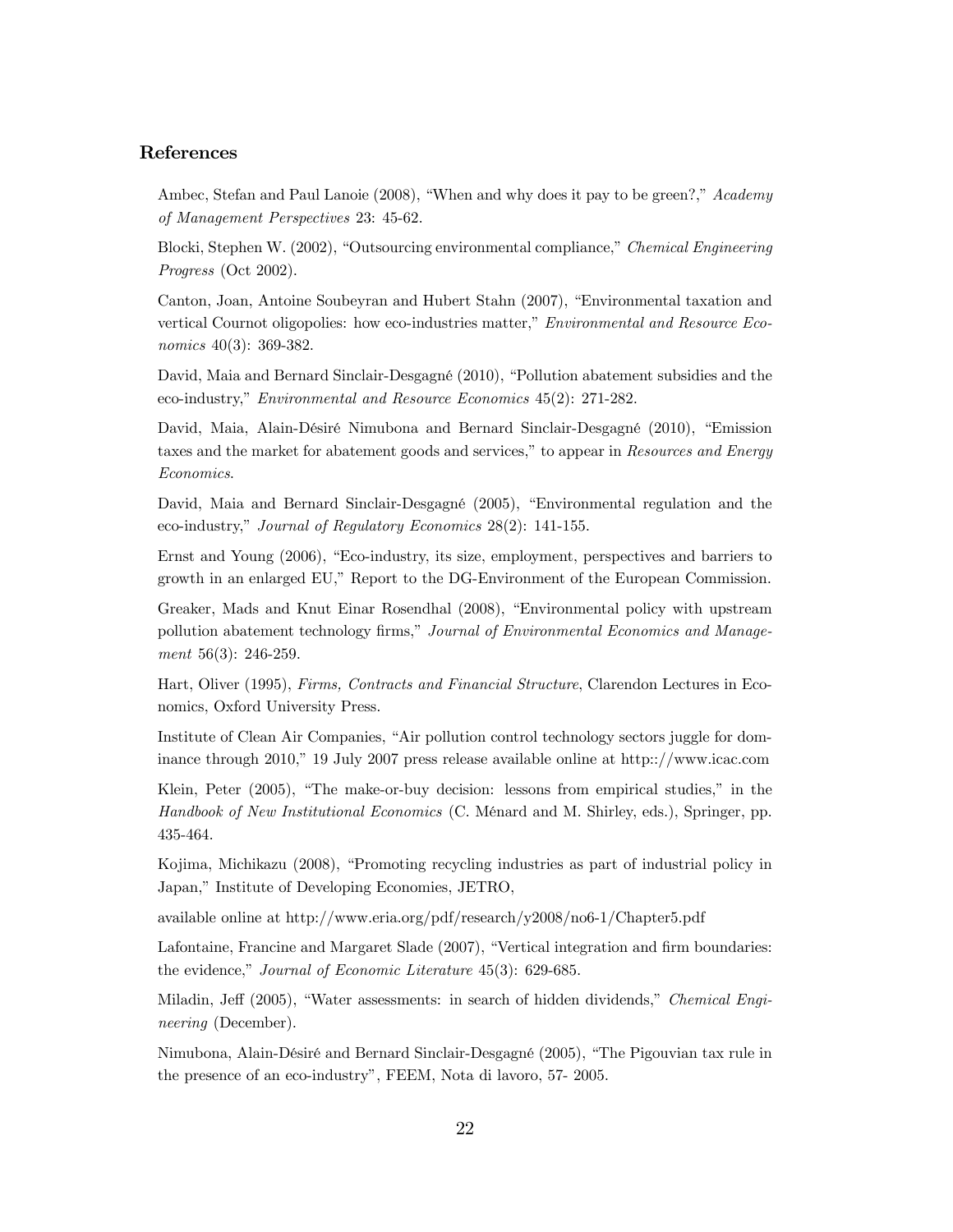OECD (2002), The Global Environmental Goods and Services Industry, published online at http:://www.oecd.org/dataoecd/11/10/2090577.pdf

OECD/Eurostat (1999), The Environmental Goods and Services Industry, OECD Publishing.

People's Daily Online (2006), "China's environmental protection industry generates remarkable profits," available online at http://english.people.com.cn.

Perino, Grischa (2009), "Technology diffusion with market power in the upstream industry," to appear in Environmental and Resource Economics.

Poyago-Theotoky, J.A. (2007), "The organization of R&D and environmental policy", Journal of Economic Behavior and Organization 62: 63-75.

Shelley, Suzanne (1997), Outsourcing's rising tide," Chemical Engineering (April 1997).

Prahalad, C.K. and Gary Hamel (1990), "The core competence of the corporation," Harvard Business Review: 79—91.

Requate, Till (2005), "Commitment and timing of environmental policy, adoption of new technology, and repercussion on R&D," *Environmental and Resource Economics* 31(2): 175-199.

Sinclair-Desgagné, Bernard (2008), "The environmental goods and services industry," International Review of Environmental and Resource Economics 2: 69-99.

Sinclair-Desgagné, Bernard (1994), "La mise en vigueur des politiques environnementales et l'organisation de la firme," L'Actualité économique 70: 211-224

Stigler, George J. (1951), "The division of labor is limited by the extent of the market," Journal of Political Economy 59(3): 185-193.

Texas Center for Policy Studies (1995), Texas Environmental Almanac - Chapter 6: Air Quality, available online at http://www.texascenter.org/almanac/TXENVALMANAC.HTML.

U.S. Department of Commerce (2001), "The environmental industry of the U.S. - Overview by State and metropolitan areas."

Williamson, Oliver E. (1985), The Economic Institutions of Capitalism, Free Press.

Williamson, Oliver E. (1971), "The vertical integration of production: market failure consideration," American Economic Review 61(2): 112-123.

Whinston, Michael (2003), "On the transaction costs determinants of vertical integration," Journal of Law, Economics and Organizations 19(1): 1-23.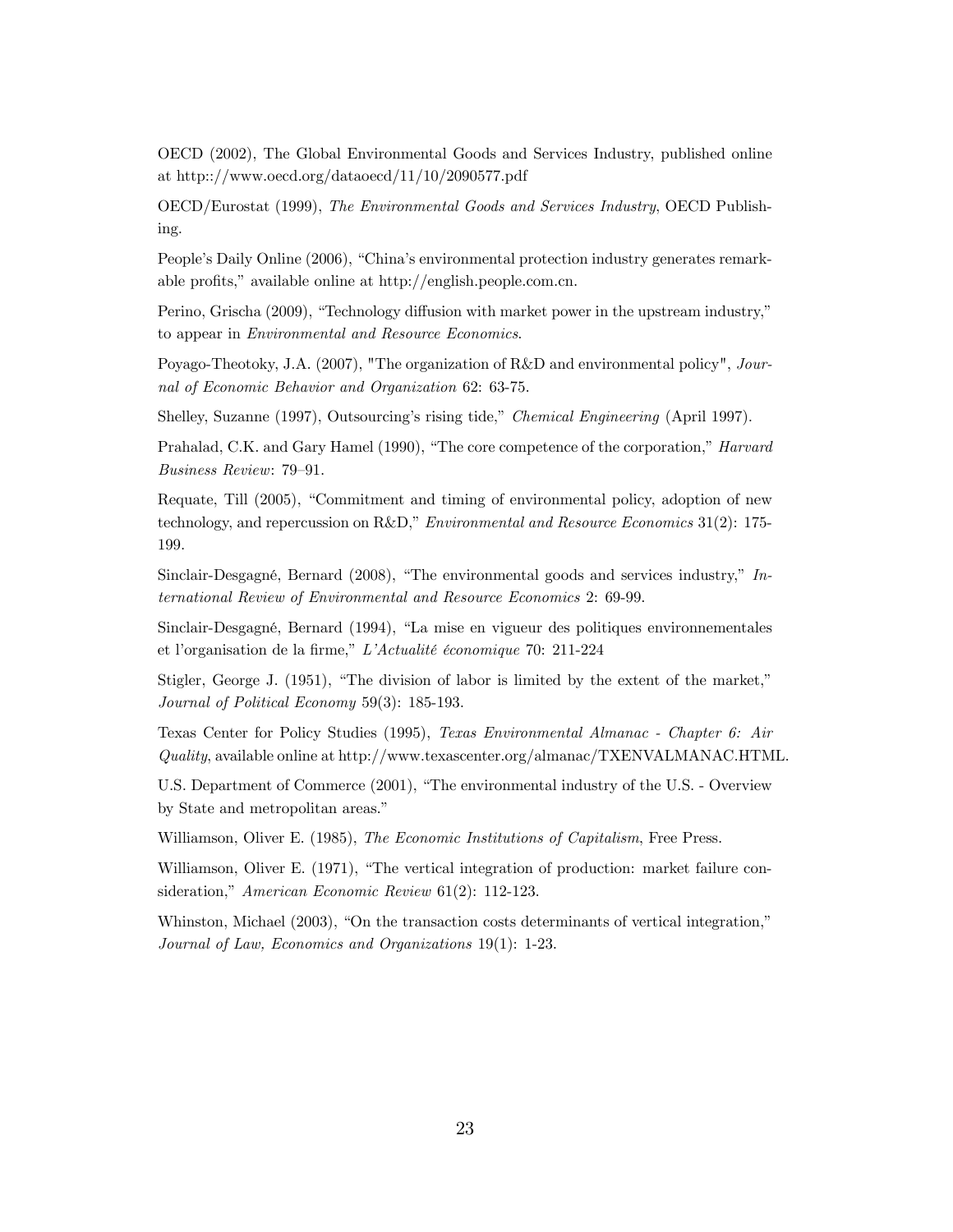#### NOTE DI LAVORO DELLA FONDAZIONE ENI ENRICO MATTEI

#### Fondazione Eni Enrico Mattei Working Paper Series

#### Our Note di Lavoro are available on the Internet at the following addresses:

http://www.feem.it/getpage.aspx?id=73&sez=Publications&padre=20&tab=1

http://papers.ssrn.com/sol3/JELJOUR\_Results.cfm?form\_name=journalbrowse&journal\_id=266659

http://ideas.repec.org/s/fem/femwpa.html

http://www.econis.eu/LNG=EN/FAM?PPN=505954494

http://ageconsearch.umn.edu/handle/35978

http://www.bepress.com/feem/

#### NOTE DI LAVORO PUBLISHED IN 2010

| GC        | 1.2010  | Cristina Cattaneo: Migrants' International Transfers and Educational Expenditure: Empirical Evidence from                                                                           |
|-----------|---------|-------------------------------------------------------------------------------------------------------------------------------------------------------------------------------------|
|           |         | <u>Albania</u>                                                                                                                                                                      |
| <b>SD</b> | 2.2010  | Fabio Antoniou, Panos Hatzipanayotou and Phoebe Koundouri: Tradable Permits vs Ecological Dumping                                                                                   |
| SD        | 3.2010  | Fabio Antoniou, Panos Hatzipanayotou and Phoebe Koundouri: Second Best Environmental Policies under<br>Uncertainty                                                                  |
| <b>SD</b> | 4.2010  | Carlo Carraro, Enrica De Cian and Lea Nicita: Modeling Biased Technical Change. Implications for Climate                                                                            |
|           |         | Policy                                                                                                                                                                              |
| IM        | 5.2010  | Luca Di Corato: Profit Sharing under the threat of Nationalization                                                                                                                  |
| <b>SD</b> | 6.2010  | Masako Ikefuji, Jun-ichi Itaya and Makoto Okamura: Optimal Emission Tax with Endogenous Location                                                                                    |
|           |         | <b>Choice of Duopolistic Firms</b>                                                                                                                                                  |
| <b>SD</b> | 7.2010  | Michela Catenacci and Carlo Giupponi: Potentials and Limits of Bayesian Networks to Deal with                                                                                       |
|           |         | Uncertainty in the Assessment of Climate Change Adaptation Policies                                                                                                                 |
| GC        | 8.2010  | Paul Sarfo-Mensah and William Oduro: Changes in Beliefs and Perceptions about the Natural Environment                                                                               |
|           |         | in the Forest-Savanna Transitional Zone of Ghana: The Influence of Religion                                                                                                         |
| IM        | 9.2010  | Andrea Boitani, Marcella Nicolini and Carlo Scarpa: Do Competition and Ownership Matter? Evidence                                                                                   |
|           |         | from Local Public Transport in Europe                                                                                                                                               |
| <b>SD</b> | 10.2010 | Helen Ding and Paulo A.L.D. Nunes and Sonja Teelucksingh: European Forests and Carbon Sequestration                                                                                 |
|           |         | Services : An Economic Assessment of Climate Change Impacts                                                                                                                         |
| GC        | 11.2010 | Enrico Bertacchini, Walter Santagata and Giovanni Signorello: Loving Cultural Heritage Private Individual                                                                           |
|           |         | <b>Giving and Prosocial Behavior</b>                                                                                                                                                |
| <b>SD</b> | 12.2010 | Antoine Dechezleprêtre, Matthieu Glachant and Yann Ménière: What Drives the International Transfer of                                                                               |
|           |         | Climate Change Mitigation Technologies? Empirical Evidence from Patent Data                                                                                                         |
| SD        | 13.2010 | Andrea Bastianin, Alice Favero and Emanuele Massetti: Investments and Financial Flows Induced by                                                                                    |
|           |         | <b>Climate Mitigation Policies</b>                                                                                                                                                  |
| SD        | 14.2010 | Reyer Gerlagh: Too Much Oil                                                                                                                                                         |
| IM        | 15.2010 | Chiara Fumagalli and Massimo Motta: A Simple Theory of Predation                                                                                                                    |
| GC        | 16.2010 | Rinaldo Brau, Adriana Di Liberto and Francesco Pigliaru: Tourism and Development: A Recent                                                                                          |
|           |         | Phenomenon Built on Old (Institutional) Roots?                                                                                                                                      |
| <b>SD</b> | 17.2010 | Lucia Vergano, Georg Umgiesser and Paulo A.L.D. Nunes: An Economic Assessment of the Impacts of the                                                                                 |
|           |         | <b>MOSE Barriers on Venice Port Activities</b>                                                                                                                                      |
| <b>SD</b> | 18.2010 | ZhongXiang Zhang: Climate Change Meets Trade in Promoting Green Growth: Potential Conflicts and                                                                                     |
|           |         | <b>Synergies</b>                                                                                                                                                                    |
| SD        | 19.2010 | Elisa Lanzi and Ian Sue Wing: Capital Malleability and the Macroeconomic Costs of Climate Policy                                                                                    |
| IM        | 20.2010 | Alberto Petrucci: Second-Best Optimal Taxation of Oil and Capital in a Small Open Economy                                                                                           |
| <b>SD</b> | 21.2010 | Enrica De Cian and Alice Favero: Fairness, Credibility and Effectiveness in the Copenhagen Accord: An                                                                               |
|           |         | <b>Economic Assessment</b>                                                                                                                                                          |
| <b>SD</b> | 22.2010 | Francesco Bosello: Adaptation, Mitigation and "Green" R&D to Combat Global Climate Change. Insights                                                                                 |
|           |         | From an Empirical Integrated Assessment Exercise                                                                                                                                    |
| IM        | 23.2010 | Jean Tirole and Roland Bénabou: Individual and Corporate Social Responsibility                                                                                                      |
| IM        | 24.2010 | Cesare Dosi and Michele Moretto: Licences, "Use or Lose" Provisions and the Time of Investment                                                                                      |
| GC        | 25.2010 | Andrés Rodríguez-Pose and Vassilis Tselios (Ixxxvi): Returns to Migration, Education, and Externalities in                                                                          |
|           |         | the European Union                                                                                                                                                                  |
| GC        | 26.2010 | Klaus Desmet and Esteban Rossi-Hansberg (Ixxxvi): Spatial Development<br>27.2010 Massimiliano Mazzanti, Anna Montini and Francesco Nicolli: Waste Generation and Landfill Diversion |
| SD        |         | Dynamics: Decentralised Management and Spatial Effects                                                                                                                              |
| <b>SD</b> | 28.2010 | Lucia Ceccato, Valentina Giannini and Carlo Gipponi: A Participatory Approach to Assess the Effectiveness                                                                           |
|           |         | of Responses to Cope with Flood Risk                                                                                                                                                |
| SD        | 29.2010 | Valentina Bosetti and David G. Victor: Politics and Economics of Second-Best Regulation of Greenhouse                                                                               |
|           |         | <b>Gases: The Importance of Regulatory Credibility</b>                                                                                                                              |
| ΙM        | 30.2010 | Francesca Cornelli, Zbigniew Kominek and Alexander Ljungqvist: Monitoring Managers: Does it Matter?                                                                                 |
| GC        | 31.2010 | Francesco D'Amuri and Juri Marcucci: "Google it!" Forecasting the US Unemployment Rate with a Google                                                                                |
|           |         | <b>Job Search index</b>                                                                                                                                                             |
| <b>SD</b> | 32.2010 | Francesco Bosello, Carlo Carraro and Enrica De Cian: Climate Policy and the Optimal Balance between                                                                                 |
|           |         | Mitigation, Adaptation and Unavoided Damage                                                                                                                                         |
|           |         |                                                                                                                                                                                     |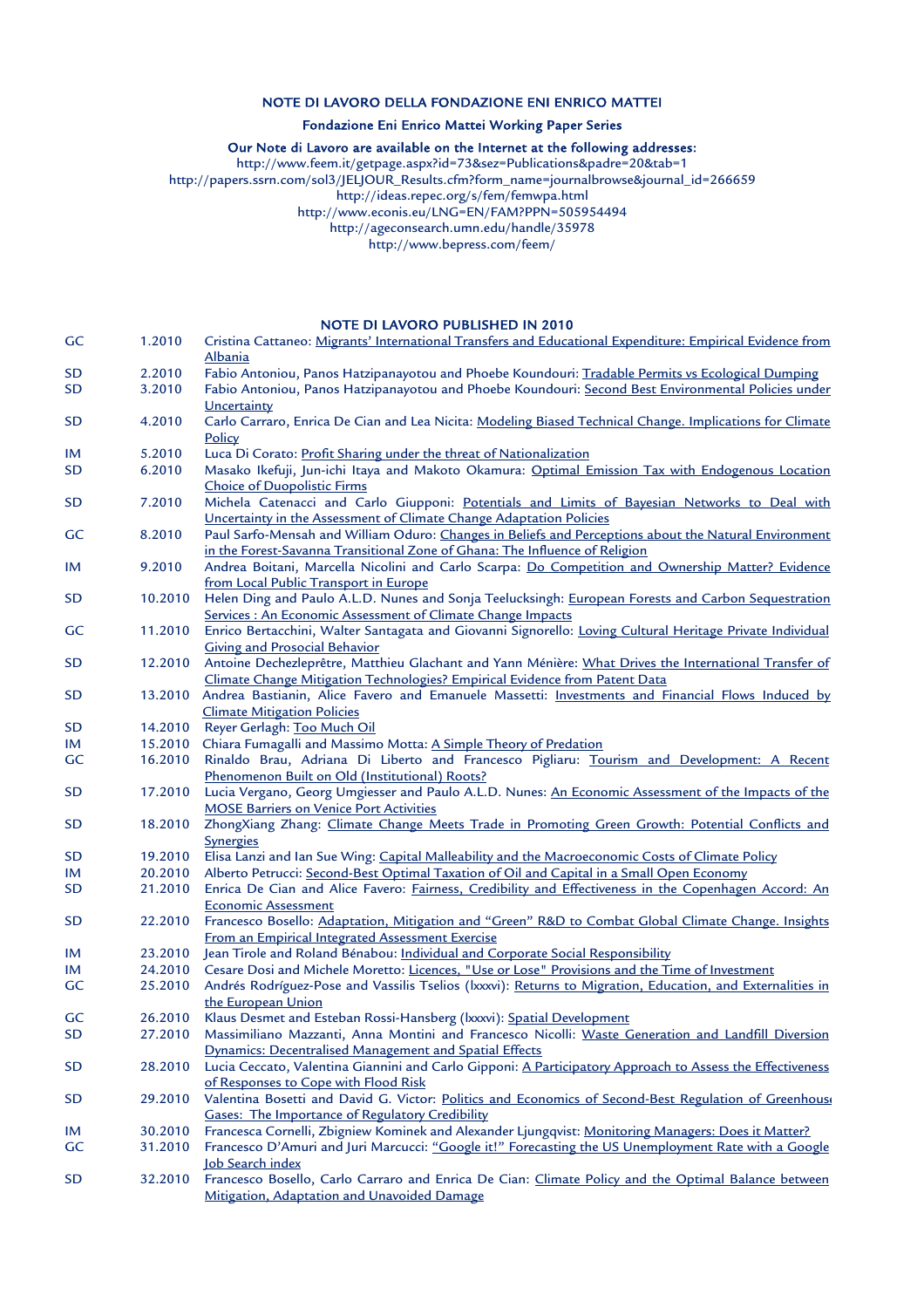| SD        | 33.2010            | Enrica De Cian and Massimo Tavoni: The Role of International Carbon Offsets in a Second-best Climate<br>Policy: A Numerical Evaluation                                                                           |
|-----------|--------------------|------------------------------------------------------------------------------------------------------------------------------------------------------------------------------------------------------------------|
| SD        | 34.2010            | ZhongXiang Zhang: The U.S. Proposed Carbon Tariffs, WTO Scrutiny and China's Responses                                                                                                                           |
| ΙM        | 35.2010            | Vincenzo Denicolò and Piercarlo Zanchettin: Leadership Cycles                                                                                                                                                    |
| SD        | 36.2010            | Stéphanie Monjon and Philippe Quirion: How to Design a Border Adjustment for the European Union<br><b>Emissions Trading System?</b>                                                                              |
| SD        | 37.2010            | Meriem Hamdi-Cherif, Céline Guivarch and Philippe Quirion: Sectoral Targets for Developing Countries:<br>Combining "Common but Differentiated Responsibilities" with "Meaningful participation"                  |
| IM        | 38.2010            | G. Andrew Karolyi and Rose C. Liao: What is Different about Government-Controlled Acquirers in Cross-<br><b>Border Acquisitions?</b>                                                                             |
| GC        | 39.2010            | Kjetil Bjorvatn and Alireza Naghavi: Rent Seekers in Rentier States: When Greed Brings Peace                                                                                                                     |
| GC        | 40.2010            | Andrea Mantovani and Alireza Naghavi: Parallel Imports and Innovation in an Emerging Economy                                                                                                                     |
| <b>SD</b> | 41.2010            | Luke Brander, Andrea Ghermandi, Onno Kuik, Anil Markandya, Paulo A.L.D. Nunes, Marije Schaafsma<br>and Alfred Wagtendonk: Scaling up Ecosystem Services Values: Methodology, Applicability and a Case            |
| SD        | 42.2010            | Study<br>Valentina Bosetti, Carlo Carraro, Romain Duval and Massimo Tavoni: What Should We Expect from<br>Innovation? A Model-Based Assessment of the Environmental and Mitigation Cost Implications of Climate- |
|           |                    | <b>Related R&amp;D</b>                                                                                                                                                                                           |
| SD        | 43.2010            | Frank Vöhringer, Alain Haurie, Dabo Guan, Maryse Labriet, Richard Loulou, Valentina Bosetti, Pryadarshi<br>R. Shukla and Philippe Thalmann: Reinforcing the EU Dialogue with Developing Countries on Climate     |
| GC        | 44.2010            | <b>Change Mitigation</b><br>Angelo Antoci, Pier Luigi Sacco and Mauro Sodini: Public Security vs. Private Self-Protection: Optimal<br>Taxation and the Social Dynamics of Fear                                   |
| IM        | 45.2010            | Luca Enriques: European Takeover Law: The Case for a Neutral Approach                                                                                                                                            |
| SD        | 46.2010            | Maureen L. Cropper, Yi Jiang, Anna Alberini and Patrick Baur: Getting Cars Off the Road: The Cost-                                                                                                               |
|           |                    | <b>Effectiveness of an Episodic Pollution Control Program</b>                                                                                                                                                    |
| IM        | 47.2010            | Thomas Hellman and Enrico Perotti: The Circulation of Ideas in Firms and Markets                                                                                                                                 |
| IM        | 48.2010            | James Dow and Enrico Perotti: Resistance to Change                                                                                                                                                               |
| SD        | 49.2010            | Jaromir Kovarik, Friederike Mengel and José Gabriel Romero: (Anti-) Coordination in Networks                                                                                                                     |
| <b>SD</b> | 50.2010            | Helen Ding, Silvia Silvestri, Aline Chiabai and Paulo A.L.D. Nunes: A Hybrid Approach to the Valuation of<br>Climate Change Effects on Ecosystem Services: Evidence from the European Forests                    |
| GC        | 51.2010            | Pauline Grosjean (Ixxxvii): A History of Violence: Testing the 'Culture of Honor' in the US South                                                                                                                |
| GC        | 52.2010            | Paolo Buonanno and Matteo M. Galizzi (Ixxxvii): Advocatus, et non latro? Testing the Supplier-Induced-<br>Demand Hypothesis for Italian Courts of Justice                                                        |
| GC        | 53.2010            | Gilat Levy and Ronny Razin (Ixxxvii): Religious Organizations                                                                                                                                                    |
| GC        | 54.2010            | Matteo Cervellati and Paolo Vanin (Ixxxvii): "Thou shalt not covet ": Prohibitions, Temptation and Moral<br>Values                                                                                               |
| GC        | 55.2010            | Sebastian Galiani, Martín A. Rossi and Ernesto Schargrodsky (Ixxxvii): Conscription and Crime: Evidence<br>from the Argentine Draft Lottery                                                                      |
| GC        | 56.2010            | Alberto Alesina, Yann Algan, Pierre Cahuc and Paola Giuliano (Ixxxvii): Family Values and the Regulation of<br>Labor                                                                                             |
| GC        | 57.2010            | Raquel Fernández (Ixxxvii): Women's Rights and Development                                                                                                                                                       |
| GC        | 58.2010            | Tommaso Nannicini, Andrea Stella, Guido Tabellini, Ugo Troiano (Ixxxvii): Social Capital and Political<br>Accountability                                                                                         |
| GC        | 59.2010            | Eleonora Patacchini and Yves Zenou (Ixxxii): Juvenile Delinquency and Conformism                                                                                                                                 |
| GC        | 60.2010            | Gani Aldashev, Imane Chaara, Jean-Philippe Platteau and Zaki Wahhaj (Ixxxvii): Using the Law to Change<br>the Custom                                                                                             |
| GC        | 61.2010            | Jeffrey Butler, Paola Giuliano and Luigi Guiso (Ixxxvii): The Right Amount of Trust                                                                                                                              |
| SD        | 62.2010            | Valentina Bosetti, Carlo Carraio and Massimo Tavoni: Alternative Paths toward a Low Carbon World                                                                                                                 |
| SD        | 63.2010            | Kelly C. de Bruin, Rob B. Dellink and Richard S.J. Tol: International Cooperation on Climate Change<br><b>Adaptation from an Economic Perspective</b>                                                            |
| IM        | 64.2010            | Andrea Bigano, Ramon Arigoni Ortiz, Anil Markandya, Emanuela Menichetti and Roberta Pierfederici: The<br>Linkages between Energy Efficiency and Security of Energy Supply in Europe                              |
| SD        | 65.2010            | Anil Markandya and Wan-Jung Chou: Eastern Europe and the former Soviet Union since the fall of the<br>Berlin Wall: Review of the Changes in the Environment and Natural Resources                                |
| SD        | 66.2010            | Anna Alberini and Milan Ščasný: Context and the VSL: Evidence from a Stated Preference Study in Italy and<br>the Czech Republic                                                                                  |
| SD        | 67.2010            | Francesco Bosello, Ramiro Parrado and Renato Rosa: The Economic and Environmental Effects of an EU<br>Ban on Illegal Logging Imports. Insights from a CGE Assessment                                             |
| IM        | 68.2010            | Alessandro Fedele, Paolo M. Panteghini and Sergio Vergalli: Optimal Investment and Financial Strategies<br>under Tax Rate Uncertainty                                                                            |
| IM        | 69.2010            | Carlo Cambini, Laura Rondi: Regulatory Independence and Political Interference: Evidence from EU Mixed-<br>Ownership Utilities' Investment and Debt                                                              |
| SD        | 70.2010            | Xavier Pautrel: Environmental Policy, Education and Growth with Finite Lifetime: the Role of Abatement<br>Technology                                                                                             |
| <b>SD</b> | 71.2010            | Antoine Leblois and Philippe Quirion: Agricultural Insurances Based on Meteorological Indices:<br>Realizations, Methods and Research Agenda                                                                      |
| IM<br>IM  | 72.2010<br>73.2010 | Bin Dong and Benno Torgler: The Causes of Corruption: Evidence from China<br>Bin Dong and Benno Torgler: The Consequences of Corruption: Evidence from China                                                     |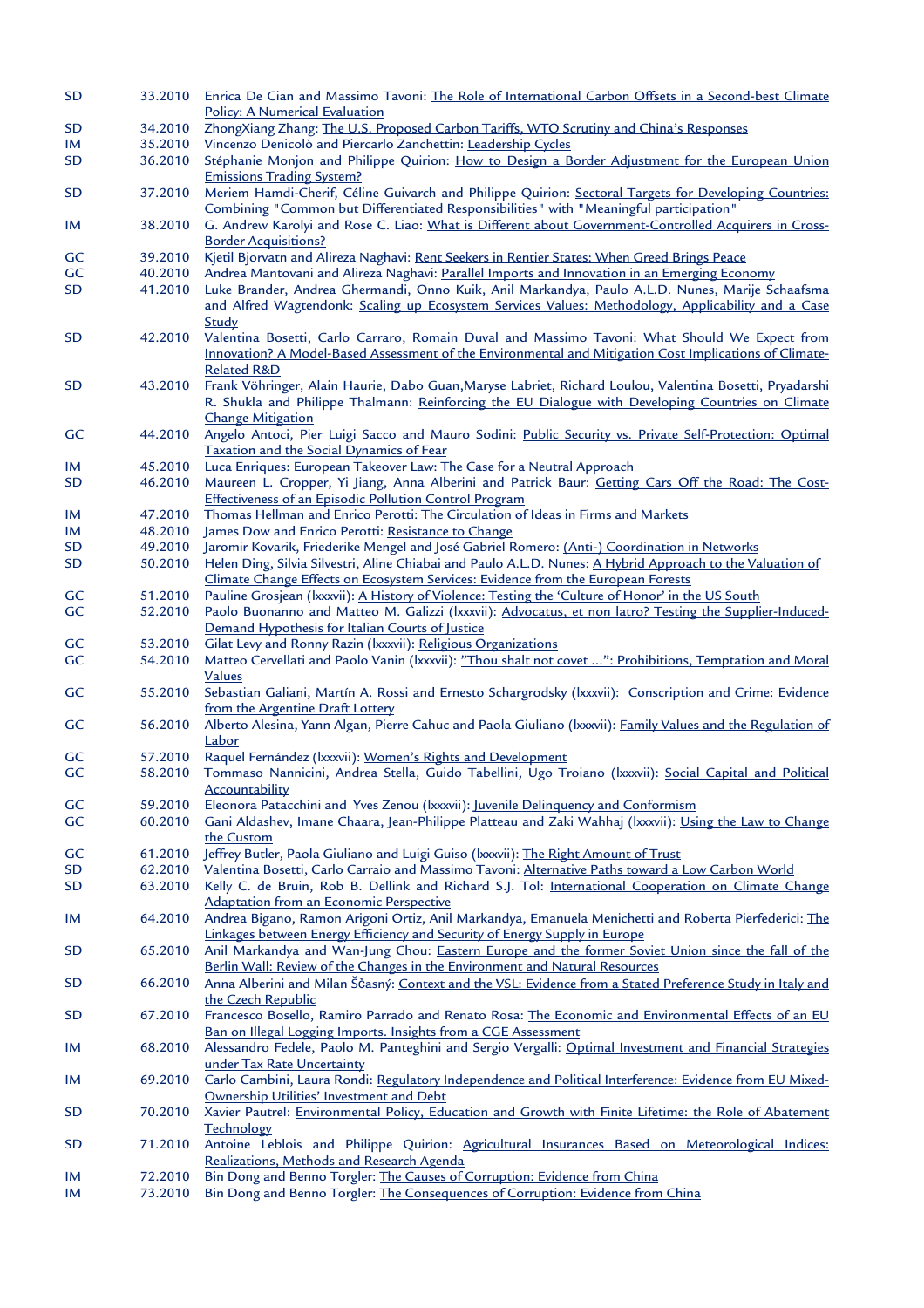| IM        |         | 74.2010 Fereydoun Verdinejad and Yasaman Gorji: The Oil-Based Economies International Research Project. The<br>Case of Iran.                                                           |
|-----------|---------|----------------------------------------------------------------------------------------------------------------------------------------------------------------------------------------|
| GC        | 75.2010 | Stelios Michalopoulos, Alireza Naghavi and Giovanni Prarolo (Ixxvii): Trade and Geography in the<br>Economic Origins of Islam: Theory and Evidence                                     |
| <b>SD</b> | 76.2010 | ZhongXiang Zhang: China in the Transition to a Low-Carbon Economy                                                                                                                      |
| <b>SD</b> | 77.2010 | Valentina Iafolla, Massimiliano Mazzanti and Francesco Nicolli: Are You SURE You Want to Waste Policy                                                                                  |
|           |         | Chances? Waste Generation, Landfill Diversion and Environmental Policy Effectiveness in the EU15                                                                                       |
| IM        | 78.2010 | Jean Tirole: <b>Illiquidity</b> and all its Friends                                                                                                                                    |
| <b>SD</b> | 79.2010 | Michael Finus and Pedro Pintassilgo: International Environmental Agreements under Uncertainty: Does<br>the Veil of Uncertainty Help?                                                   |
|           |         |                                                                                                                                                                                        |
| <b>SD</b> | 80.2010 | Robert W. Hahn and Robert N. Stavins: The Effect of Allowance Allocations on Cap-and-Trade System<br>Performance                                                                       |
| <b>SD</b> | 81.2010 | Francisco Alpizar, Fredrik Carlsson and Maria Naranjo (Ixxwiii): The Effect of Risk, Ambiguity and<br>Coordination on Farmers' Adaptation to Climate Change: A Framed Field Experiment |
| <b>SD</b> | 82.2010 | Shardul Agrawala and Maëlis Carraro (Ixxwiii): Assessing the Role of Microfinance in Fostering Adaptation                                                                              |
|           |         | to Climate Change                                                                                                                                                                      |
| <b>SD</b> | 83.2010 | Wolfgang Lutz (Ixxviii): Improving Education as Key to Enhancing Adaptive Capacity in Developing<br>Countries                                                                          |
| <b>SD</b> | 84.2010 | Rasmus Heltberg, Habiba Gitay and Radhika Prabhu (Ixxxviii): Community-based Adaptation: Lessons                                                                                       |
|           |         | from the Development Marketplace 2009 on Adaptation to Climate Change                                                                                                                  |
| <b>SD</b> | 85.2010 | Anna Alberini, Christoph M. Rheinberger, Andrea Leiter, Charles A. McCormick and Andrew Mizrahi:                                                                                       |
|           |         | What is the Value of Hazardous Weather Forecasts? Evidence from a Survey of Backcountry Skiers                                                                                         |
|           |         |                                                                                                                                                                                        |
| <b>SD</b> | 86.2010 | Anna Alberini, Milan Ščasný, Dennis Guignet and Stefania Tonin: The Benefits of Contaminated Site<br>Cleanup Revisited: The Case of Naples and Caserta, Italy                          |
| GC        | 87.2010 | Paul Sarfo-Mensah, William Oduro, Fredrick Antoh Fredua and Stephen Amisah: Traditional                                                                                                |
|           |         | Representations of the Natural Environment and Biodiversity Conservation: Sacred Groves in Ghana                                                                                       |
|           |         |                                                                                                                                                                                        |
| IM        | 88.2010 | Gian Luca Clementi, Thomas Cooley and Sonia Di Giannatale: A Theory of Firm Decline                                                                                                    |
| IM        | 89.2010 | Gian Luca Clementi and Thomas Cooley: Executive Compensation: Facts                                                                                                                    |
| GC        | 90.2010 | Fabio Sabatini: Job Instability and Family Planning: Insights from the Italian Puzzle                                                                                                  |
| <b>SD</b> | 91.2010 | ZhongXiang Zhang: Copenhagen and Beyond: Reflections on China's Stance and Responses                                                                                                   |
| <b>SD</b> | 92.2010 | ZhongXiang Zhang: Assessing China's Energy Conservation and Carbon Intensity: How Will the Future<br>Differ from the Past?                                                             |
| <b>SD</b> | 93.2010 | Daron Acemoglu, Philippe Aghion, Leonardo Bursztyn and David Hemous: The Environment and Directed                                                                                      |
|           |         | <b>Technical Change</b>                                                                                                                                                                |
| <b>SD</b> | 94.2010 | Valeria Costantini and Massimiliano Mazzanti: On the Green Side of Trade Competitiveness?                                                                                              |
|           |         |                                                                                                                                                                                        |
| IM        | 95.2010 | Environmental Policies and Innovation in the EU<br>Vittoria Cerasi, Barbara Chizzolini and Marc Ivaldi: The Impact of Mergers on the Degree of Competition                             |
|           |         | in the Banking Industry                                                                                                                                                                |
| <b>SD</b> | 96.2010 | Emanuele Massetti and Lea Nicita: The Optimal Climate Policy Portfolio when Knowledge Spills Across                                                                                    |
|           |         | <b>Sectors</b>                                                                                                                                                                         |
| <b>SD</b> | 97.2010 | Sheila M. Olmstead and Robert N. Stavins: Three Key Elements of Post-2012 International Climate Policy                                                                                 |
|           |         | Architecture                                                                                                                                                                           |
| SD        | 98.2010 | Lawrence H. Goulder and Robert N. Stavins: Interactions between State and Federal Climate Change<br>Policies                                                                           |
| IM        | 99.2010 | Philippe Aghion, John Van Reenen and Luigi Zingales: Innovation and Institutional Ownership                                                                                            |
| GC        |         | 100.2010 Angelo Antoci, Fabio Sabatini and Mauro Sodini: The Solaria Syndrome: Social Capital in a Growing                                                                             |
|           |         | <b>Hyper-technological Economy</b>                                                                                                                                                     |
| <b>SD</b> |         | 101.2010 Georgios Kossioris, Michael Plexousakis, Anastasios Xepapadeas and Aart de Zeeuw: On the Optimal                                                                              |
|           |         | <b>Taxation of Common-Pool Resources</b>                                                                                                                                               |
| <b>SD</b> |         | 102.2010 ZhongXiang Zhang: Liberalizing Climate-Friendly Goods and Technologies in the WTO: Product Coverage,                                                                          |
|           |         | Modalities, Challenges and the Way Forward                                                                                                                                             |
| <b>SD</b> |         | 103.2010 Gérard Mondello: Risky Activities and Strict Liability Rules: Delegating Safety                                                                                               |
| GC        |         | 104.2010 João Ramos and Benno Torgler: Are Academics Messy? Testing the Broken Windows Theory with a Field                                                                             |
|           |         | <b>Experiment in the Work Environment</b>                                                                                                                                              |
| IM        |         | 105.2010 Maurizio Ciaschini, Francesca Severini, Claudio Socci and Rosita Pretaroli: The Economic Impact of the                                                                        |
|           |         | Green Certificate Market through the Macro Multiplier Approach                                                                                                                         |
| <b>SD</b> |         | 106.2010 Joëlle Noailly: Improving the Energy-Efficiency of Buildings: The Impact of Environmental Policy on                                                                           |
|           |         | <b>Technological Innovation</b>                                                                                                                                                        |
| <b>SD</b> |         | 107.2010 Francesca Sanna-Randaccio and Roberta Sestini: The Impact of Unilateral Climate Policy with Endogenous                                                                        |
|           |         | <b>Plant Location and Market Size Asymmetry</b>                                                                                                                                        |
| <b>SD</b> |         | 108.2010 Valeria Costantini, Massimiliano Mozzanti and Anna Montini: Environmental Performance and Regional                                                                            |
|           |         | <b>Innovation Spillovers</b>                                                                                                                                                           |
| IM        |         | 109.2010 Elena Costantino, Maria Paola Marchello and Cecilia Mezzano: Social Responsibility as a Driver for Local                                                                      |
|           |         | <b>Sustainable Development</b>                                                                                                                                                         |
| GC        |         | 110.2010 Marco Percoco: Path Dependence, Institutions and the Density of Economic Activities: Evidence from                                                                            |
|           |         | <b>Italian Cities</b>                                                                                                                                                                  |
| <b>SD</b> |         |                                                                                                                                                                                        |
|           |         | 111.2010 Sonja S. Teelucksingh and Paulo A.L.D. Nunes: Biodiversity Valuation in Developing Countries: A Focus<br>on Small Island Developing States (SIDS)                             |
| <b>SD</b> |         | 112.2010 ZhongXiang Zhang: In What Format and under What Timeframe Would China Take on Climate                                                                                         |
|           |         | Commitments? A Roadmap to 2050                                                                                                                                                         |
|           |         |                                                                                                                                                                                        |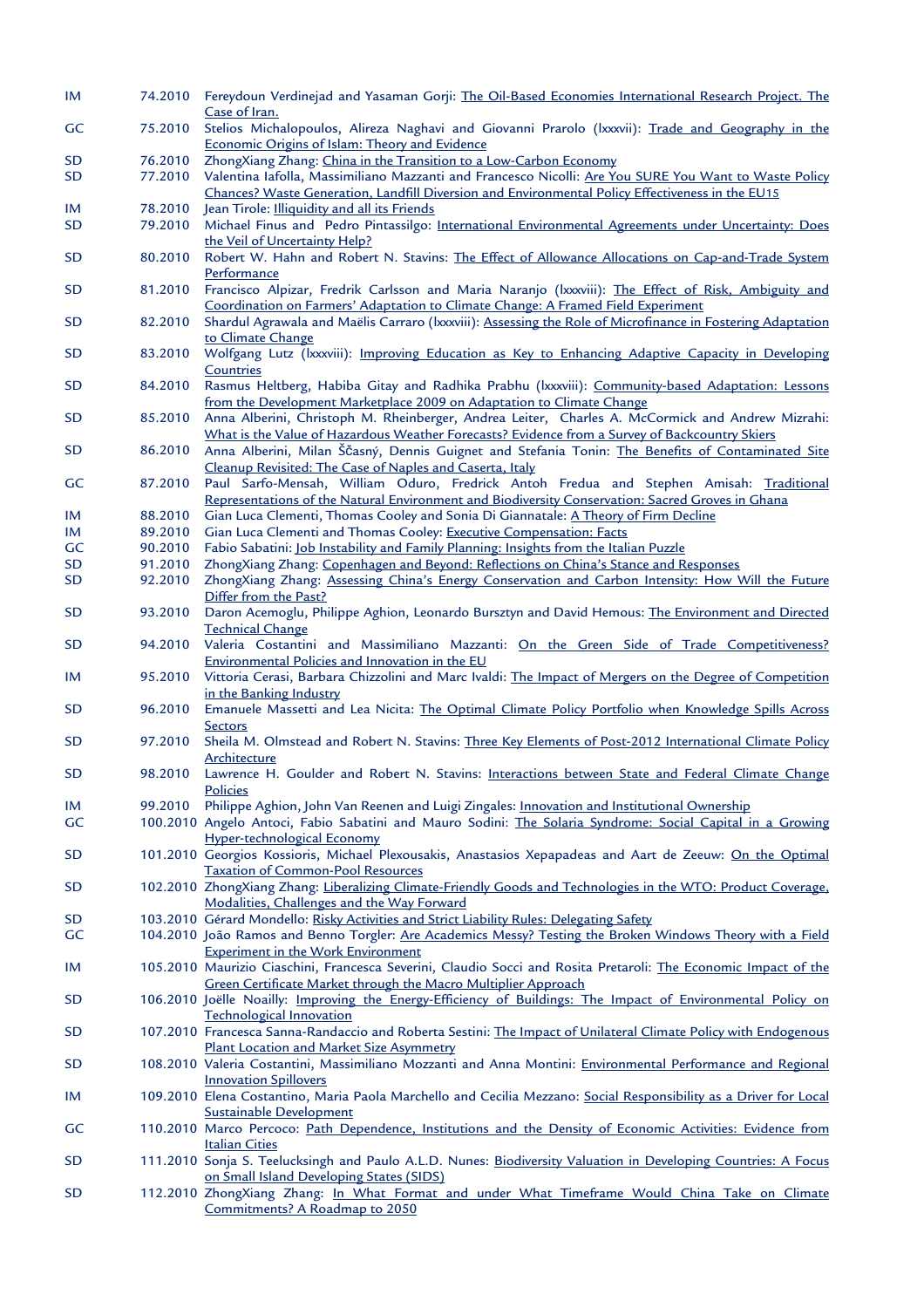| SD        | 113.2010 Emanuele Massetti and Fabio Sferra: A Numerical Analysis of Optimal Extraction and Trade of Oil under<br><b>Climate Policy</b>                                                 |
|-----------|-----------------------------------------------------------------------------------------------------------------------------------------------------------------------------------------|
| IM        | 114.2010 Nicola Gennaioli, Andrei Shleifer and Robert Vishny: A Numerical Analysis of Optimal Extraction and<br>Trade of Oil under Climate Policy                                       |
| GC        | 115.2010 Romano Piras: Internal Migration Across Italian regions: Macroeconomic Determinants and                                                                                        |
|           | <b>Accommodating Potential for a Dualistic Economy</b>                                                                                                                                  |
| SD        | 116.2010 Messan Agbaglah and Lars Ehlers (Ixxxix): Overlapping Coalitions, Bargaining and Networks                                                                                      |
| <b>SD</b> | 117.2010 Pascal Billand, Christophe Bravard, Subhadip Chakrabarti and Sudipta Sarangi (Ixxxix): Spying in Multi-<br>market Oligopolies                                                  |
| <b>SD</b> | 118.2010 Roman Chuhay (Ixxxix): Marketing via Friends: Strategic Diffusion of Information in Social Networks with<br>Homophily                                                          |
| <b>SD</b> | 119.2010 Françoise Forges and Ram Orzach (Ixxix): Core-stable Rings in Second Price Auctions with Common<br>Values                                                                      |
| SD        | 120.2010 Markus Kinateder (Ixxxix): The Repeated Prisoner's Dilemma in a Network                                                                                                        |
|           |                                                                                                                                                                                         |
| <b>SD</b> | 121.2010 Alexey Kushnir (Ixxxix): Harmful Signaling in Matching Markets                                                                                                                 |
| SD        | 122.2010 Emiliya Lazarova and Dinko Dimitrov (Ixxxix): Status-Seeking in Hedonic Games with Heterogeneous<br>Players                                                                    |
| SD        | 123.2010 Maria Montero (Ixxxix): The Paradox of New Members in the EU Council of Ministers: A Non-cooperative<br><b>Bargaining Analysis</b>                                             |
| SD        | 124.2010 Leonardo Boncinelli and Paolo Pin (lxxix): Stochastic Stability in the Best Shot Game                                                                                          |
| <b>SD</b> | 125.2010 Nicolas Quérou (Ixxxix): Group Bargaining and Conflict                                                                                                                         |
|           |                                                                                                                                                                                         |
| <b>SD</b> | 126.2010 Emily Tanimura (Ixxix): Diffusion of Innovations on Community Based Small Worlds: the Role of<br><b>Correlation between Social Spheres</b>                                     |
| SD        | 127.2010 Alessandro Tavoni, Maja Schlüter and Simon Levin (Ixxix): The Survival of the Conformist: Social Pressure                                                                      |
|           |                                                                                                                                                                                         |
|           | and Renewable Resource Management                                                                                                                                                       |
| <b>SD</b> | 128.2010 Norma Olaizola and Federico Valenciano (Ixxxx): Information, Stability and Dynamics in Networks under<br><b>Institutional Constraints</b>                                      |
|           |                                                                                                                                                                                         |
| GC        | 129.2010 Darwin Cortés, Guido Friebel and Darío Maldonado (Ixxxvii): Crime and Education in a Model of<br><b>Information Transmission</b>                                               |
| IM        | 130.2010 Rosella Levaggi, Michele Moretto and Paolo Pertile: Static and Dynamic Efficiency of Irreversible Health                                                                       |
|           | Care Investments under Alternative Payment Rules                                                                                                                                        |
| SD        | 131.2010 Robert N. Stavins: The Problem of the Commons: Still Unsettled after 100 Years                                                                                                 |
| SD        | 132.2010 Louis-Gaëtan Giraudet and Dominique Finon: On the Road to a Unified Market for Energy Efficiency: The                                                                          |
|           | <b>Contribution of White Certificates Schemes</b>                                                                                                                                       |
| SD        | 133.2010 Melina Barrio and Maria Loureiro: The Impact of Protest Responses in Choice Experiments                                                                                        |
|           |                                                                                                                                                                                         |
| IM        | 134.2010 Vincenzo Denicolò and Christine Halmenschlager: Optimal Patentability Requirements with Fragmented                                                                             |
|           | <b>Property Rights</b>                                                                                                                                                                  |
| GC        | 135.2010 Angelo Antoci, Paolo Russu and Elisa Ticci: Local Communities in front of Big External Investors: An                                                                           |
|           | Opportunity or a Risk?                                                                                                                                                                  |
| SD        | 136.2010 Carlo Carraro and Emanuele Massetti: Beyond Copenhagen: A Realistic Climate Policy in a Fragmented                                                                             |
|           | World                                                                                                                                                                                   |
| <b>SD</b> | 137.2010 Valentin Przyluski and Stéphane Hallegatte: Climate Change Adaptation, Development, and International<br>Financial Support: Lessons from EU Pre-Accession and Solidarity Funds |
|           |                                                                                                                                                                                         |
| <b>SD</b> | 138.2010 Ruslana Rachel Palatnik and Paulo A.L.D. Nunes: Valuation of Linkages between Climate Change,<br><b>Biodiversity and Productivity of European Agro-Ecosystems</b>              |
| <b>SD</b> | 139.2010 Anna Alberini and Milan Ščasný: Does the Cause of Death Matter? The Effect of Dread, Controllability,                                                                          |
|           | <b>Exposure and Latency on the Vsl</b>                                                                                                                                                  |
| ΙM        | 140.2010 Gordon L. Clark and Ashby H. B. Monk: Sovereign Wealth Funds: Form and Function in the 21st Century                                                                            |
| <b>SD</b> | 141,2010 Simone Borghesi: The European Emission Trading Scheme and Renewable Energy Policies: Credible                                                                                  |
|           | <b>Targets for Incredible Results?</b>                                                                                                                                                  |
| <b>SD</b> | 142.2010 Francesco Bosello and Fabio Eboli: REDD in the Carbon Market: A General Equilibrium Analysis                                                                                   |
| <b>SD</b> | 143.2010 Irene Valsecchi: Repeated Cheap-Talk Games of Common Interest between a Decision-Maker and an                                                                                  |
|           | <b>Expert of Unknown Statistical Bias</b>                                                                                                                                               |
| IM        | 144.2010 Yolande Hiriart, David Martimort and Jerome Pouyet: The Public Management of Risk: Separating Ex Ante                                                                          |
|           | and Ex Post Monitors                                                                                                                                                                    |
| GC        | 145.2010 Gianmarco I.P. Ottaviano, Giovanni Peri and Greg C. Wright: Immigration, Offshoring and American Jobs                                                                          |
| <b>SD</b> | 146.2010 Alain-Désiré Nimubona and Bernard Sinclair-Desgagné: Polluters and Abaters                                                                                                     |
|           |                                                                                                                                                                                         |